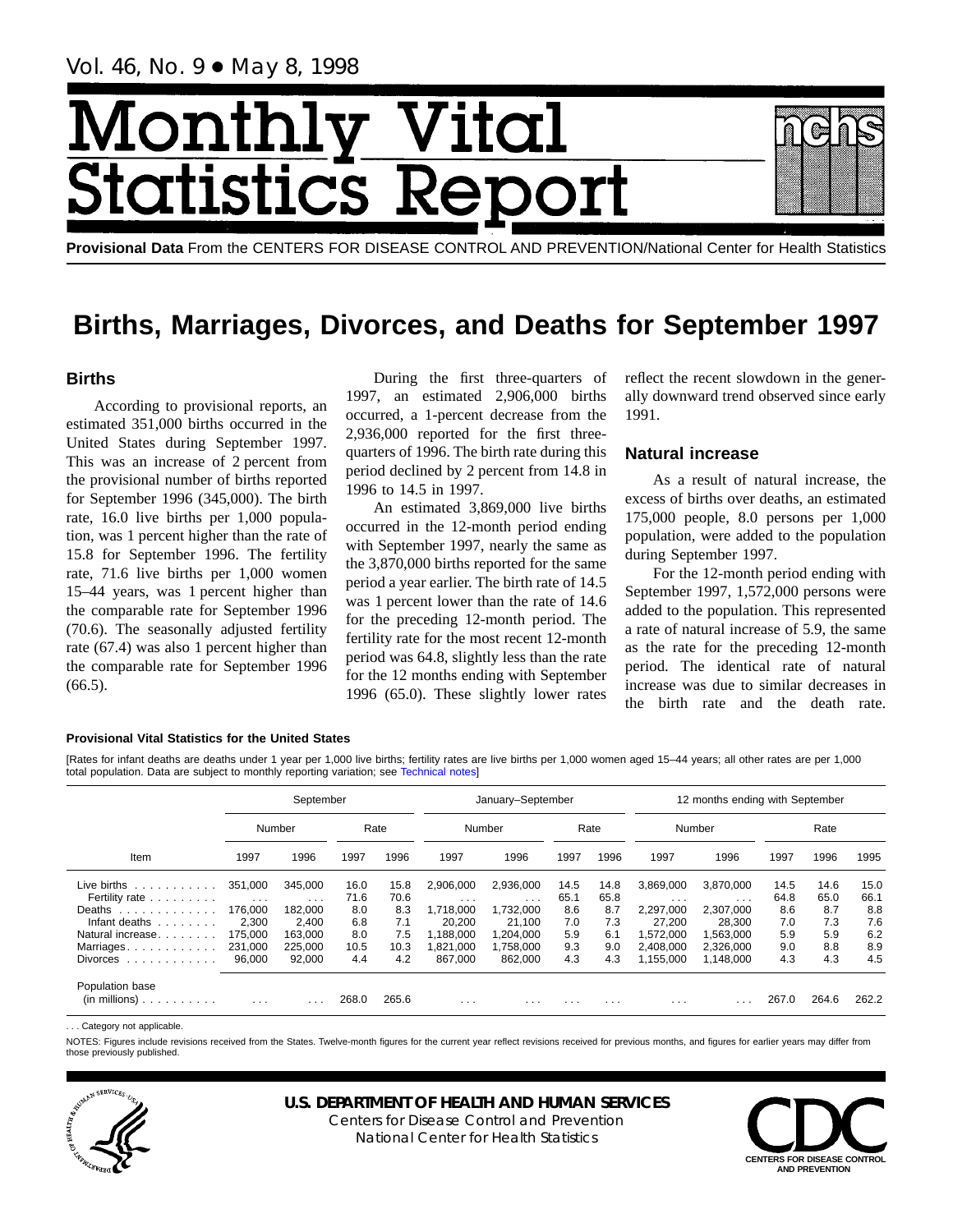# **Marriages**

Approximately 231,000 couples married in September 1997, 3 percent more than were married in September 1996 (225,000). The marriage rate per 1,000 population for the month of September 1997 was 10.5, 2 percent higher than the rate for September 1996 (10.3).

The number of marriages performed in the first three-quarters of 1997 (1,821,000) was 4 percent higher than the number performed in the same period a year earlier (1,758,000). The marriage rate for the 9-month period was 3 percent higher in 1997 (9.3) than in 1996 (9.0).

The number of marriages performed during the 12 months ending with September 1997 (2,408,000) was 4 percent higher than the number for the comparable period a year earlier (2,326,000). The marriage rate rose 2 percent from 8.8 for the period ending with September 1996 to 9.0 for the period ending with September 1997.

## **Divorces**

An estimated 96,000 divorces were granted in September 1997, 4 percent more than were granted in September a year earlier (92,000). The divorce rate per 1,000 population for September increased 5 percent, from 4.2 in 1996 to 4.4 in 1997.

The number of divorces for the first three-quarters of 1997 increased 1 percent from 862,000 in 1996 to 867,000 in 1997, while the divorce rate stayed the same (4.3) for both 9-month periods.

Approximately 1,155,000 couples divorced during the 12-month period ending with September 1997, a 1-percent increase from the number for the same period a year earlier (1,148,000). The divorce rate per 1,000 population for the current 12-month period (4.3) was the same as the rate for the same period ending with September 1996.

# **Deaths**

For September 1997 there were an estimated 176,000 deaths in the United States. The death rate was 8.0 deaths per 1,000 population, 4 percent lower than





**Provisional seasonally adjusted fertility rates per 1,000 women aged 15–44 years: United States, 1993–97**



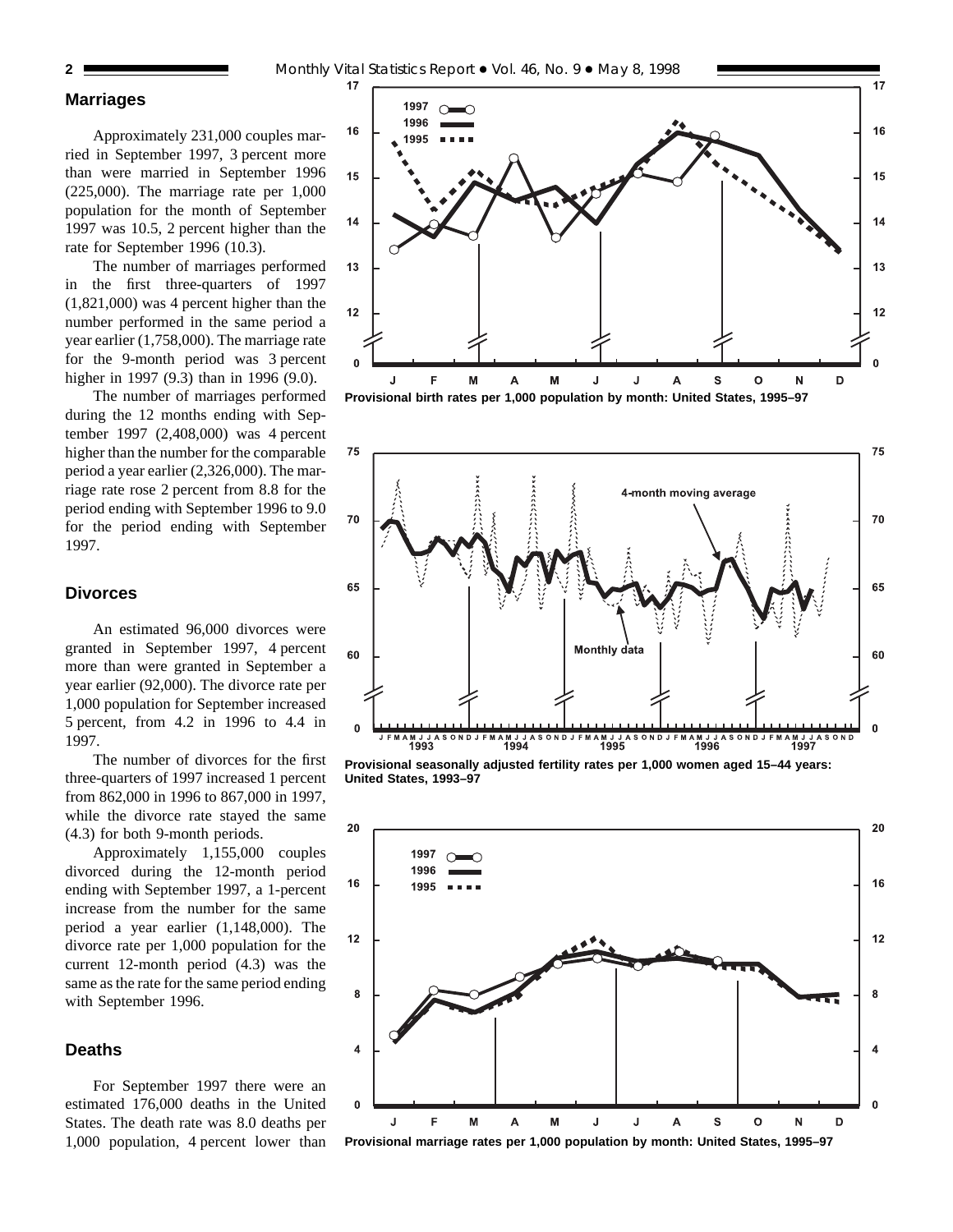the rate of 8.3 for September a year earlier. Among the 176,000 deaths for September 1997 were 2,300 deaths at ages under 1 year.

According to provisional statistics, there were 1,718,000 deaths during the first 9 months of 1997, a decrease of 1 percent from the number estimated for January–September 1996 (1,732,000). The death rate, 8.6 per 1,000 population, was 1 percent lower than the rate for January–September 1996 (8.7). Among the 1,718,000 deaths for January–September 1997 were 20,200 deaths at ages under 1 year, yielding an infant mortality rate of 7.0 per 1,000 live births. This rate was 4 percent lower than the rate of 7.3 for the first 9 months of 1996.

The death rate for the 12 months ending with September 1997 was 8.6 deaths per 1,000 population, 1 percent lower than the rate of 8.7 for the comparable 12-month period a year earlier. The infant mortality rate for this 12-month period was 7.0 per 1,000 live births, 4 percent lower than the rate of 7.3 for the 12 months ending with September 1996.

*Current Mortality Sample, 12 months ending with August 1997*—The provisional death rate for the 12 months ending with August 1997 was 863.1 per 100,000 population, a decrease of 1 percent from the rate of 871.0 for the 12-month period ending with August 1996. The provisional age-adjusted death rate for the 12-month period ending with August 1997 was 481.2 per 100,000 U.S. standard population, 3 percent lower than the rate of 494.5 for the 12-month period ending with August 1996. The age-adjusted death rates control for changes and variations in the age composition of the population; therefore, they are better indicators than crude rates for showing changes in mortality risk over time and for showing differences between race-sex groups within the population. Among the four race-sex groups, the estimated age-adjusted death rate decreased for white males, white females, and black males. By age the death rate for the total population decreased for the age groups 1–4 years, 15–24 years through 35–44 years, and 55–64 years through 75–84 years of age.

Among the major causes of death, the estimated death rate decreased between



**Provisional death rates per 1,000 population by month: United States, 1995–97**





**Provisional birth rates per 1,000 population for successive 12-month periods ending with month indicated: United States, 1993–97**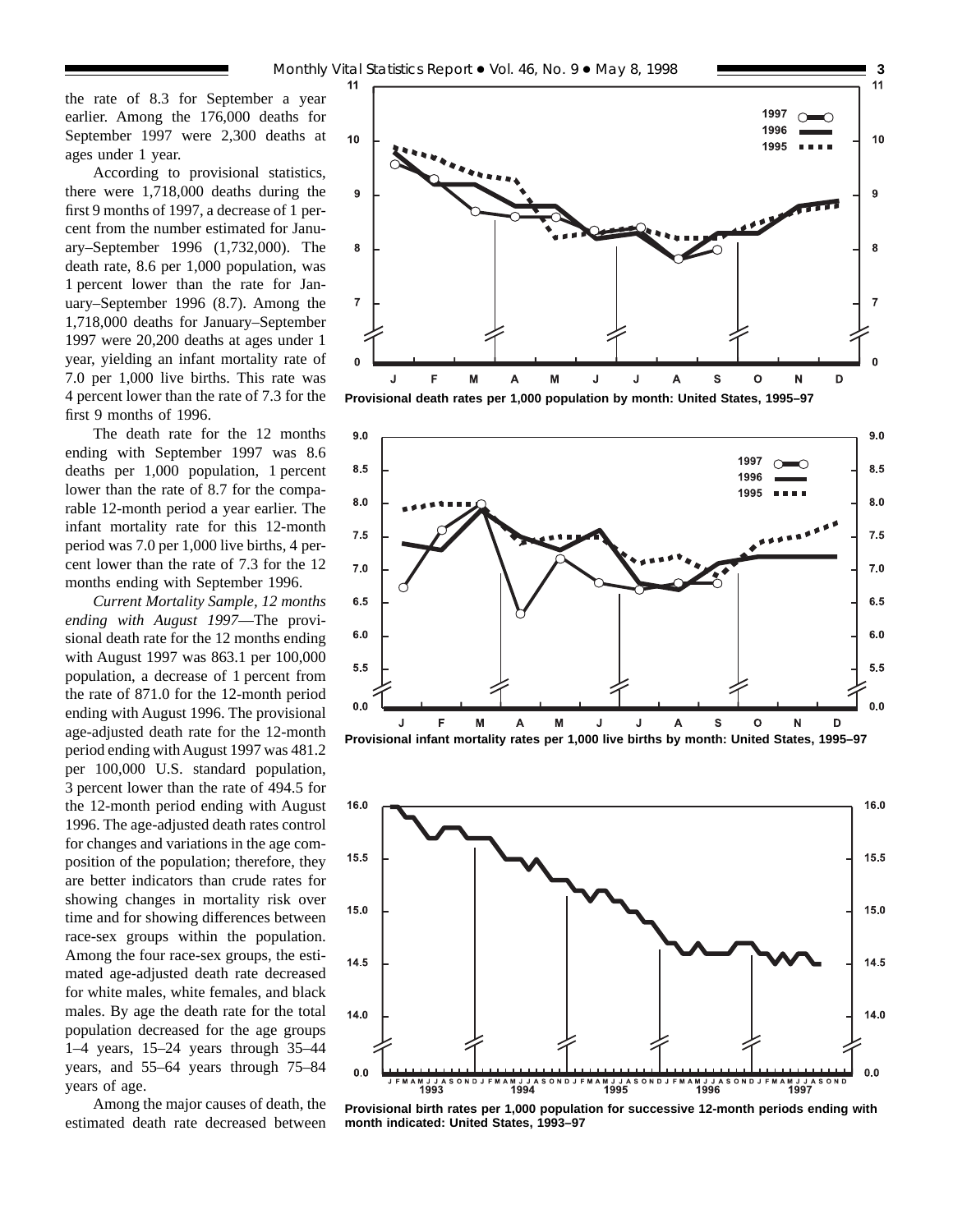the two successive 12-month periods for Diseases of heart, Human immunodeficiency virus infection, and Homicide and legal intervention. The decrease for Homicide and legal intervention was largely due to the decline in the rate for homicide by firearms. The death rate increased between the two successive 12-month periods for Pneumonia and influenza.

The infant mortality rate for the 12 months ending with August 1997 was 706.6 per 100,000 live births, 4 percent lower than the rate of 734.2 for the same 12-month period a year earlier. For infants under 28 days of age, the 12-month rate ending August 1997 was 453.1, 6 percent lower than the rate for the 12-month period a year earlier (484.1). The infant mortality rate for infants aged 28 days–11 months was 253.4 compared with a rate of 250.1 for the 12-month period a year earlier. The change in the mortality rate for infants 28 days–11 months was not statistically significant. Among causes of infant death, the infant mortality rate decreased between the two successive 12-month periods for Birth trauma and Sudden infant death syndrome.



**Provisional marriage rates per 1,000 population for successive 12-month periods ending with month indicated: United States, 1993–97**



**Provisional divorce rates per 1,000 population for successive 12-month periods ending with month indicated: United States, 1993–97**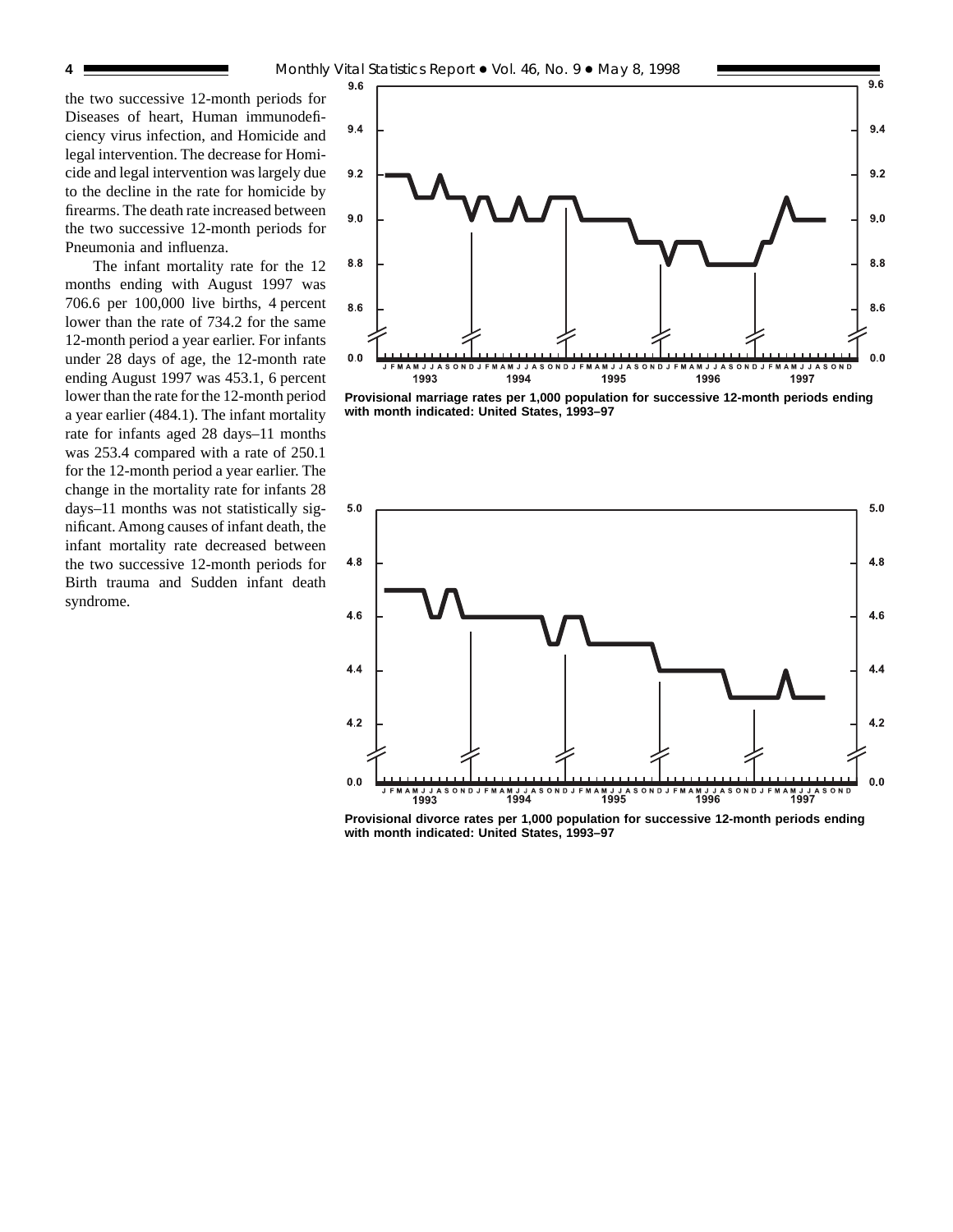

**Provisional death rates per 1,000 population for successive 12-month periods ending with month indicated: United States, 1993–97**



**Provisional infant mortality rates per 1,000 live births for successive 12-month periods ending with month indicated: United States, 1993–97**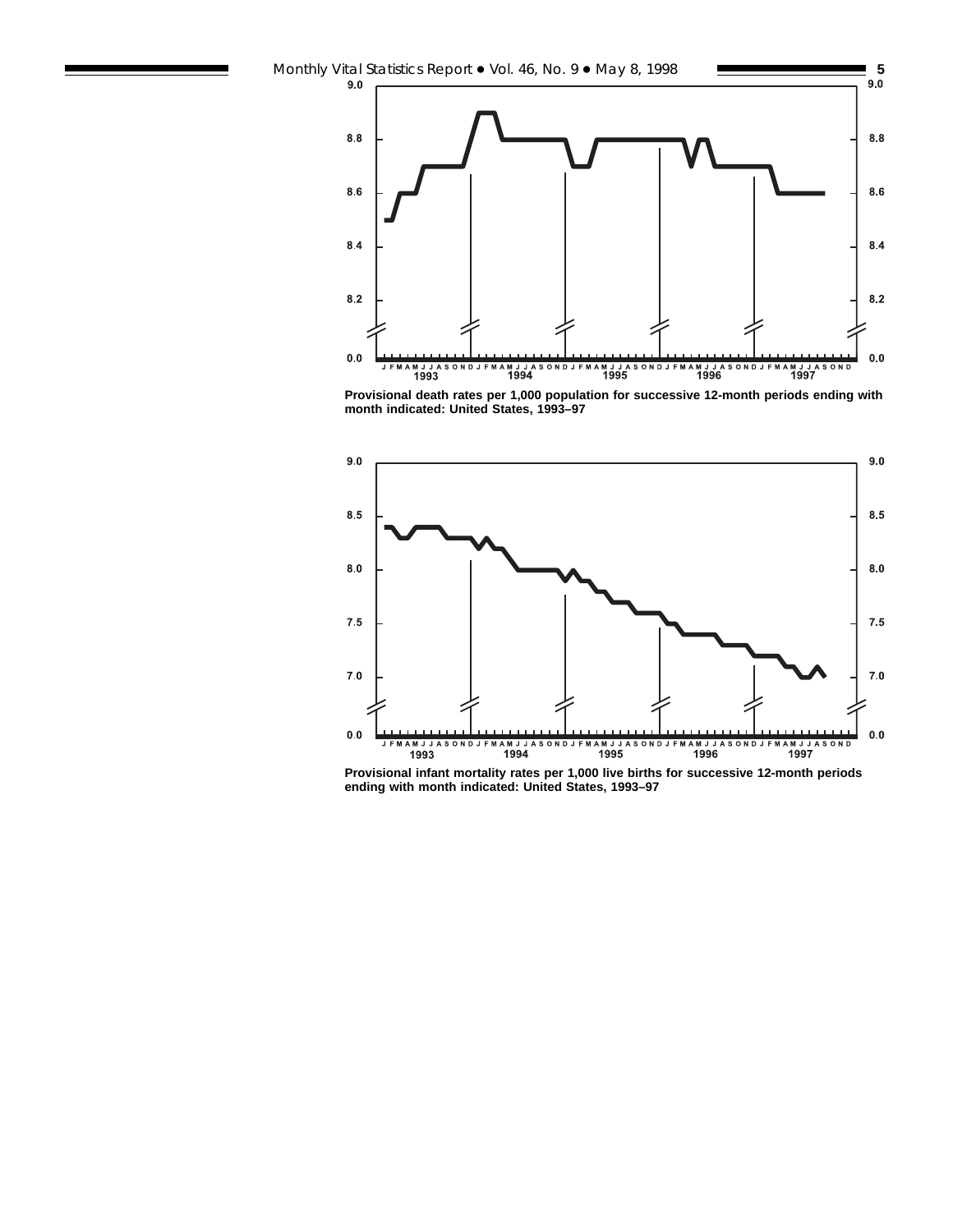# **Table 1. Provisional number of live births, marriages, divorces, deaths, and infant deaths and rates, by month: United States, January 1996–September 1997**

[Data are provisional and are subject to monthly reporting variation; see [Technical notes\]](#page-16-0)

|                                                                        | Live births |                                 |                                          |                                     | Marriages |                                 | <b>Divorces</b> |                                 | Deaths  |                                 | Infant deaths |                                  |
|------------------------------------------------------------------------|-------------|---------------------------------|------------------------------------------|-------------------------------------|-----------|---------------------------------|-----------------|---------------------------------|---------|---------------------------------|---------------|----------------------------------|
|                                                                        |             |                                 | Rate per 1,000 women<br>aged 15-44 years |                                     |           |                                 |                 |                                 |         |                                 |               |                                  |
| Period                                                                 | Number      | Rate per<br>1,000<br>population | Unadjusted                               | Seasonally<br>adjusted <sup>1</sup> | Number    | Rate per<br>1,000<br>population | Number          | Rate per<br>1,000<br>population | Number  | Rate per<br>1,000<br>population | Number        | Rate per<br>1,000<br>live births |
| 1996:                                                                  |             |                                 |                                          |                                     |           |                                 |                 |                                 |         |                                 |               |                                  |
| January                                                                | 318,000     | 14.2                            | 63.2                                     | 66.3                                | 100.000   | 4.6                             | 94,000          | 4.2                             | 220.000 | 9.8                             | 2,400         | 7.4                              |
| February                                                               | 286,000     | 13.7                            | 60.7                                     | 62.0                                | 155,000   | 7.7                             | 85,000          | 4.1                             | 193,000 | 9.2                             | 2,200         | 7.3                              |
| March                                                                  | 334.000     | 14.9                            | 66.3                                     | 67.3                                | 147,000   | 6.8                             | 93.000          | 4.2                             | 206.000 | 9.2                             | 2,600         | 7.9                              |
| April                                                                  | 314,000     | 14.5                            | 64.3                                     | 65.9                                | 172,000   | 8.2                             | 95,000          | 4.4                             | 192,000 | 8.8                             | 2,300         | 7.5                              |
| May<br>.                                                               | 332,000     | 14.8                            | 65.7                                     | 66.2                                | 241,000   | 10.7                            | 103,000         | 4.6                             | 198,000 | 8.8                             | 2,400         | 7.3                              |
| $June \dots \dots \dots \dots$                                         | 304,000     | 14.0                            | 62.2                                     | 61.0                                | 242,000   | 11.2                            | 103,000         | 4.8                             | 179,000 | 8.2                             | 2,300         | 7.6                              |
| July<br>.                                                              | 343,000     | 15.3                            | 67.9                                     | 65.2                                | 235,000   | 10.5                            | 96,000          | 4.3                             | 187,000 | 8.3                             | 2,300         | 6.8                              |
| August $\ldots$ ,                                                      | 360,000     | 16.0                            | 71.3                                     | 67.3                                | 239,000   | 10.7                            | 101,000         | 4.5                             | 176,000 | 7.8                             | 2,200         | 6.7                              |
| September                                                              | 345.000     | 15.8                            | 70.6                                     | 66.5                                | 225,000   | 10.3                            | 92,000          | 4.2                             | 182,000 | 8.3                             | 2,400         | 7.1                              |
| October                                                                | 348,000     | 15.5                            | 68.9                                     | 69.2                                | 231.000   | 10.3                            | 99.000          | 4.4                             | 188.000 | 8.3                             | 2,500         | 7.2                              |
| November<br>1.1.1.1.1.1                                                | 313.000     | 14.3                            | 63.9                                     | 66.0                                | 171.000   | 7.9                             | 94.000          | 4.3                             | 191.000 | 8.8                             | 2,300         | 7.2                              |
| December<br>$\mathcal{L}^{\mathcal{A}}$ . The set of the $\mathcal{A}$ | 302,000     | 13.4                            | 59.8                                     | 62.1                                | 184,000   | 8.1                             | 94,000          | 4.2                             | 200,000 | 8.9                             | 2,300         | 7.2                              |
| 1997:                                                                  |             |                                 |                                          |                                     |           |                                 |                 |                                 |         |                                 |               |                                  |
| January                                                                | 303,000     | 13.4                            | 59.8                                     | 62.7                                | 109,000   | 5.0                             | 93,000          | 4.1                             | 218,000 | 9.6                             | 2,100         | 6.7                              |
| February                                                               | 287.000     | 14.0                            | 62.7                                     | 63.9                                | 165,000   | 8.4                             | 87,000          | 4.2                             | 191.000 | 9.3                             | 2,200         | 7.6                              |
| March                                                                  | 311,000     | 13.7                            | 61.4                                     | 62.2                                | 174,000   | 8.0                             | 94,000          | 4.2                             | 197,000 | 8.7                             | 2,500         | 8.0                              |
| April                                                                  | 340,000     | 15.5                            | 69.4                                     | 71.2                                | 193,000   | 9.2                             | 106,000         | 4.8                             | 189,000 | 8.6                             | 2,100         | 6.3                              |
| May<br>.                                                               | 309,000     | 13.6                            | 61.0                                     | 61.4                                | 234,000   | 10.3                            | 98,000          | 4.3                             | 195,000 | 8.6                             | 2,300         | 7.2                              |
| June<br>.                                                              | 323,000     | 14.7                            | 65.7                                     | 64.4                                | 235,000   | 10.7                            | 100,000         | 4.5                             | 182,000 | 8.3                             | 2,200         | 6.8                              |
| July $\ldots \ldots \ldots$                                            | 343.000     | 15.1                            | 67.6                                     | 64.9                                | 228,000   | 10.1                            | 99,000          | 4.3                             | 192.000 | 8.4                             | 2,300         | 6.7                              |
| August                                                                 | 339,000     | 14.9                            | 66.9                                     | 63.1                                | 252,000   | 11.1                            | 93,000          | 4.1                             | 178,000 | 7.8                             | 2,200         | 6.8                              |
| September                                                              | 351,000     | 16.0                            | 71.6                                     | 67.4                                | 231,000   | 10.5                            | 96,000          | 4.4                             | 176,000 | 8.0                             | 2,300         | 6.8                              |

<sup>1</sup>The method of seasonal adjustment, developed by the U.S. Bureau of the Census, is described in The X-11 Variant of the Census Method II Seasonal Adjustment Program, Technical Paper No. 15 (1967 revision).

NOTE: Figures include all revisions received from the States and, therefore, may differ from those previously published.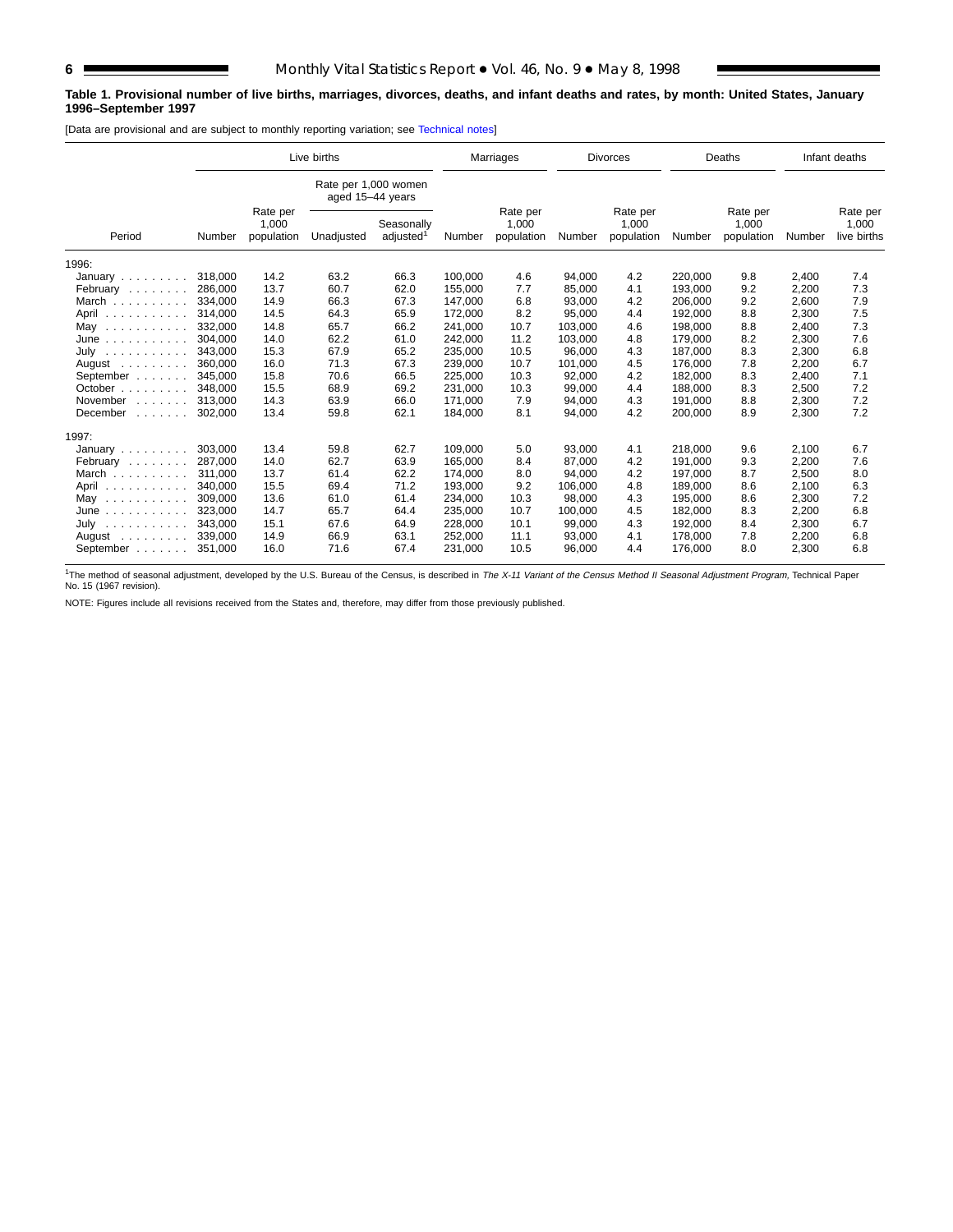# <span id="page-6-0"></span>**Table 2. Provisional number of live births and deaths: Each division and State, September 1996 and 1997, and cumulative figures, 1995–97**

[Data are estimates by State of residence; see [Technical notes\]](#page-16-0)

|                                                                                                            | Live births                                                      |                                                                   |                                                                             |                                                                         |                                                                             |                                                               | Deaths                                                        |                                                                      |                                                                      |                                                                      |  |  |  |  |
|------------------------------------------------------------------------------------------------------------|------------------------------------------------------------------|-------------------------------------------------------------------|-----------------------------------------------------------------------------|-------------------------------------------------------------------------|-----------------------------------------------------------------------------|---------------------------------------------------------------|---------------------------------------------------------------|----------------------------------------------------------------------|----------------------------------------------------------------------|----------------------------------------------------------------------|--|--|--|--|
|                                                                                                            |                                                                  | September                                                         |                                                                             | January-September                                                       |                                                                             |                                                               | September                                                     |                                                                      | January-September                                                    |                                                                      |  |  |  |  |
| Area                                                                                                       | 1997                                                             | 1996                                                              | 1997                                                                        | 1996                                                                    | 1995                                                                        | 1997                                                          | 1996                                                          | 1997                                                                 | 1996                                                                 | 1995                                                                 |  |  |  |  |
| New England                                                                                                | 13,593                                                           | 16,101                                                            | 134,772                                                                     | 134,307                                                                 | 141.786                                                                     | 9,851                                                         | 10,968                                                        | 88,839                                                               | 87,837                                                               | 89,634                                                               |  |  |  |  |
| Maine.                                                                                                     | 1,108                                                            | 1,128                                                             | 10,268                                                                      | 10,399                                                                  | 10,766                                                                      | 959                                                           | 790                                                           | 8,457                                                                | 8,364                                                                | 8,935                                                                |  |  |  |  |
| New Hampshire                                                                                              | 1,161                                                            | 1,125                                                             | 10,789                                                                      | 10,537                                                                  | 11,234                                                                      | 698                                                           | 755                                                           | 7,173                                                                | 6,762                                                                | 6,923                                                                |  |  |  |  |
| Vermont $\dots\dots\dots\dots\dots\dots$                                                                   | 658                                                              | 547                                                               | 5,220                                                                       | 5,080                                                                   | 5,141                                                                       | 381                                                           | 340                                                           | 3,951                                                                | 3,713                                                                | 3,852                                                                |  |  |  |  |
| Massachusetts                                                                                              | 6,254                                                            | 6,975                                                             | 67,114                                                                      | 67,267                                                                  | 69,462                                                                      | 4,650                                                         | 5,797                                                         | 40,353                                                               | 40,940                                                               | 41,509                                                               |  |  |  |  |
| Rhode Island                                                                                               | 1,125                                                            | 1,150                                                             | 9,187                                                                       | 9,513                                                                   | 9,502                                                                       | 701                                                           | 712                                                           | 7,197                                                                | 6,885                                                                | 7,141                                                                |  |  |  |  |
| Connecticut                                                                                                | 3,287                                                            | 5,176                                                             | 32,194                                                                      | 31,511                                                                  | 35,681                                                                      | 2,462                                                         | 2,574                                                         | 21,708                                                               | 21,173                                                               | 21,274                                                               |  |  |  |  |
| Middle Atlantic                                                                                            | 53,117                                                           | 47,196                                                            | 395,360                                                                     | 397,826                                                                 | 406.963                                                                     | 26,376                                                        | 28,163                                                        | 270,303                                                              | 271,631                                                              | 278,627                                                              |  |  |  |  |
| New York                                                                                                   | 32,050                                                           | 21,689                                                            | 208,132                                                                     | 202,196                                                                 | 197,588                                                                     | 11,776                                                        | 12,393                                                        | 122,150                                                              | 122.575                                                              | 126,535                                                              |  |  |  |  |
| New Jersey $\ldots$ , $\ldots$ , $\ldots$ , $\ldots$                                                       | 8,179                                                            | 10,536                                                            | 80,687                                                                      | 80,615                                                                  | 93,960                                                                      | 5,141                                                         | 5,580                                                         | 52,080                                                               | 53,757                                                               | 56,177                                                               |  |  |  |  |
| Pennsylvania                                                                                               | 12,888                                                           | 14,971                                                            | 106,541                                                                     | 115,015                                                                 | 115,415                                                                     | 9,459                                                         | 10,190                                                        | 96,073                                                               | 95,299                                                               | 95,915                                                               |  |  |  |  |
| East North Central<br>Ohio<br>Indiana<br>Illinois<br>Michigan<br>Wisconsin $\ldots$<br>West North Central. | 52,126<br>13,580<br>4,535<br>16,051<br>12,030<br>5,930<br>21,504 | 53,649<br>13,423<br>7,943<br>15,663<br>11,248<br>5,372            | 451,910<br>110,856<br>52,928<br>135,410<br>102,221<br>50,495                | 468,039<br>111,518<br>62,251<br>138,151<br>105,436<br>50,683<br>191,849 | 468,002<br>115,476<br>59,666<br>140,548<br>101,168<br>51,144                | 29,773<br>8,197<br>3,246<br>8,003<br>6,645<br>3,682<br>12,725 | 30,824<br>8,514<br>4,111<br>8,260<br>6,376<br>3,563<br>13,832 | 288,157<br>79,263<br>36,683<br>75,958<br>62,269<br>33,984<br>129,263 | 292,664<br>77,922<br>40,648<br>77,929<br>62,401<br>33,764<br>126,306 | 294,598<br>78,916<br>38,449<br>81,226<br>62,487<br>33,520<br>126,813 |  |  |  |  |
| Minnesota<br>$lowa$<br>Missouri<br>North Dakota<br>South Dakota<br>Nebraska<br>Kansas.                     | 5,561<br>2,910<br>6,368<br>728<br>900<br>1,760<br>3,277          | 23,448<br>5,586<br>2,799<br>7,818<br>773<br>786<br>2,091<br>3,595 | 194,118<br>49,329<br>27,641<br>56,355<br>6,345<br>7,761<br>17,931<br>28,756 | 48,200<br>25,603<br>56,639<br>6,342<br>7,361<br>17,765<br>29,939        | 191,114<br>47,753<br>25,998<br>55,924<br>6,605<br>8,373<br>17,629<br>28,832 | 2,863<br>2,293<br>3,567<br>487<br>545<br>1,184<br>1,786       | 2,990<br>2,144<br>4,696<br>454<br>493<br>1,236<br>1,819       | 27,742<br>20,935<br>41,231<br>4,596<br>5,214<br>11,370<br>18,175     | 27,292<br>20,028<br>40,619<br>4,318<br>4,670<br>11,349<br>18,030     | 27.585<br>19,714<br>40,921<br>4,531<br>5,168<br>11,189<br>17,705     |  |  |  |  |
| South Atlantic                                                                                             | 60,482                                                           | 56,321                                                            | 498,493                                                                     | 488,368                                                                 | 495,426                                                                     | 34,136                                                        | 33,424                                                        | 331.667                                                              | 332,625                                                              | 328,818                                                              |  |  |  |  |
| Delaware                                                                                                   | 922                                                              | 944                                                               | 7,601                                                                       | 7,730                                                                   | 7,571                                                                       | 495                                                           | 441                                                           | 4,788                                                                | 4,750                                                                | 4,584                                                                |  |  |  |  |
| Maryland                                                                                                   | 5,913                                                            | 6,849                                                             | 49,834                                                                      | 54,260                                                                  | 55,580                                                                      | 3,165                                                         | 3,062                                                         | 29,856                                                               | 31,166                                                               | 30,601                                                               |  |  |  |  |
| District of Columbia                                                                                       | 702                                                              | 697                                                               | 6,254                                                                       | 6,171                                                                   | 6,834                                                                       | 440                                                           | 491                                                           | 4,435                                                                | 4,665                                                                | 4,912                                                                |  |  |  |  |
| Virginia                                                                                                   | 8,808                                                            | 8,099                                                             | 66,957                                                                      | 66,205                                                                  | 68,735                                                                      | 4,244                                                         | 4,290                                                         | 39,886                                                               | 39,126                                                               | 39,568                                                               |  |  |  |  |
| West Virginia                                                                                              | 1,285                                                            | 1,671                                                             | 16,039                                                                      | 15,010                                                                  | 16,525                                                                      | 1,573                                                         | 1,428                                                         | 16,022                                                               | 14,206                                                               | 14,978                                                               |  |  |  |  |
| North Carolina                                                                                             | 11,069                                                           | 6,475                                                             | 82,448                                                                      | 75,734                                                                  | 77,795                                                                      | 5,057                                                         | 5,062                                                         | 49,634                                                               | 49,896                                                               | 48,626                                                               |  |  |  |  |
| South Carolina                                                                                             | 4,399                                                            | 4,324                                                             | 38,403                                                                      | 38,322                                                                  | 37,704                                                                      | 2,450                                                         | 2,481                                                         | 24,134                                                               | 25,565                                                               | 24,387                                                               |  |  |  |  |
| Georgia                                                                                                    | 10,413                                                           | 10,294                                                            | 87,992                                                                      | 85,477                                                                  | 86,836                                                                      | 4,789                                                         | 4,251                                                         | 45,861                                                               | 44,864                                                               | 43,996                                                               |  |  |  |  |
| Florida                                                                                                    | 16,971                                                           | 16,968                                                            | 142,965                                                                     | 139,459                                                                 | 137,846                                                                     | 11,923                                                        | 11,918                                                        | 117,051                                                              | 118,387                                                              | 117,166                                                              |  |  |  |  |
| East South Central                                                                                         | 19,489                                                           | 20,091                                                            | 169,735                                                                     | 169,222                                                                 | 167,689                                                                     | 12,171                                                        | 11,933                                                        | 121,581                                                              | 118,713                                                              | 119,350                                                              |  |  |  |  |
| Kentucky                                                                                                   | 4,866                                                            | 4,905                                                             | 39,935                                                                      | 39,879                                                                  | 38,890                                                                      | 3,101                                                         | 2,914                                                         | 29,123                                                               | 28,340                                                               | 29,224                                                               |  |  |  |  |
| Tennessee                                                                                                  | 5,856                                                            | 6,168                                                             | 54,786                                                                      | 53,555                                                                  | 53,965                                                                      | 3,483                                                         | 3,778                                                         | 39,841                                                               | 37,772                                                               | 38,138                                                               |  |  |  |  |
| Alabama                                                                                                    | 5,630                                                            | 5,268                                                             | 46,110                                                                      | 45,987                                                                  | 46,267                                                                      | 3,479                                                         | 3,259                                                         | 32,392                                                               | 32,498                                                               | 31,736                                                               |  |  |  |  |
| Mississippi                                                                                                | 3,137                                                            | 3,750                                                             | 28,904                                                                      | 29,801                                                                  | 28,567                                                                      | 2,108                                                         | 1,982                                                         | 20,225                                                               | 20,103                                                               | 20,252                                                               |  |  |  |  |
| West South Central                                                                                         | 40,215                                                           | 40,016                                                            | 347,981                                                                     | 348,058                                                                 | 363,165                                                                     | 17,428                                                        | 18,289                                                        | 172,800                                                              | 180,094                                                              | 178,691                                                              |  |  |  |  |
| Arkansas                                                                                                   | 3,536                                                            | 3,201                                                             | 27,663                                                                      | 27,214                                                                  | 25,289                                                                      | 2,116                                                         | 2,128                                                         | 18,553                                                               | 19,376                                                               | 18,888                                                               |  |  |  |  |
| Louisiana $\ldots \ldots \ldots \ldots$                                                                    | 6,212                                                            | 6,210                                                             | 47,388                                                                      | 50,382                                                                  | 50,696                                                                      | 3,198                                                         | 3,297                                                         | 29,110                                                               | 31,291                                                               | 29,808                                                               |  |  |  |  |
| Oklahoma                                                                                                   | 3,865                                                            | 3,968                                                             | 34,794                                                                      | 33,919                                                                  | 34,785                                                                      | 2,464                                                         | 2,496                                                         | 25,019                                                               | 24,930                                                               | 24,547                                                               |  |  |  |  |
| $Texas1$                                                                                                   | 26,602                                                           | 26,637                                                            | 238,136                                                                     | 236,543                                                                 | 252,395                                                                     | 9,650                                                         | 10,368                                                        | 100,118                                                              | 104,497                                                              | 105,448                                                              |  |  |  |  |
| Mountain                                                                                                   | 23,568                                                           | 19,875                                                            | 204,504                                                                     | 192,438                                                                 | 185,407                                                                     | 10,065                                                        | 8,628                                                         | 91,297                                                               | 91,751                                                               | 85,360                                                               |  |  |  |  |
| Montana                                                                                                    | 979                                                              | 845                                                               | 7,960                                                                       | 8,209                                                                   | 8,488                                                                       | 620                                                           | 599                                                           | 5,828                                                                | 5,757                                                                | 5,683                                                                |  |  |  |  |
| $Idaho \ldots  \ldots $                                                                                    | 1,479                                                            | 1,587                                                             | 13,282                                                                      | 14,405                                                                  | 13,188                                                                      | 689                                                           | 685                                                           | 6,697                                                                | 6,446                                                                | 6,306                                                                |  |  |  |  |
| Wyoming $\ldots \ldots \ldots \ldots$                                                                      | 512                                                              | 519                                                               | 4,988                                                                       | 4,650                                                                   | 4,767                                                                       | 296                                                           | 296                                                           | 2,800                                                                | 2,639                                                                | 2,781                                                                |  |  |  |  |
| Colorado                                                                                                   | 4,760                                                            | 4,054                                                             | 40,261                                                                      | 36,531                                                                  | 38,252                                                                      | 1,974                                                         | 1,886                                                         | 19,028                                                               | 18,892                                                               | 18,651                                                               |  |  |  |  |
| New Mexico                                                                                                 | 1,199                                                            | 2,171                                                             | 18,803                                                                      | 20,271                                                                  | 20,547                                                                      | 803                                                           | 783                                                           | 9,801                                                                | 9,394                                                                | 9,362                                                                |  |  |  |  |
| Arizona                                                                                                    | 7,506                                                            | 4,022                                                             | 66,479                                                                      | 59,553                                                                  | 54,670                                                                      | 3,531                                                         | 2,363                                                         | 29,082                                                               | 30,429                                                               | 25,491                                                               |  |  |  |  |
| Utah                                                                                                       | 4,523                                                            | 4,547                                                             | 32,221                                                                      | 31,612                                                                  | 29,379                                                                      | 1,165                                                         | 884                                                           | 8,458                                                                | 8,300                                                                | 8,010                                                                |  |  |  |  |
| Nevada                                                                                                     | 2,610                                                            | 2,130                                                             | 20,510                                                                      | 17,207                                                                  | 16,116                                                                      | 987                                                           | 1,132                                                         | 9,603                                                                | 9,894                                                                | 9,076                                                                |  |  |  |  |
| Pacific.                                                                                                   | 66,138                                                           | 67,186                                                            | 488,153                                                                     | 521,581                                                                 | 533,916                                                                     | 23,154                                                        | 25,535                                                        | 223,893                                                              | 230,114                                                              | 230,204                                                              |  |  |  |  |
| Washington                                                                                                 | 7,549                                                            | 6,963                                                             | 59,345                                                                      | 60,687                                                                  | 59,890                                                                      | 3,518                                                         | 4,041                                                         | 32,886                                                               | 30,446                                                               | 29,769                                                               |  |  |  |  |
| $O$ regon. $\ldots$ .                                                                                      | 3,818                                                            | 3,554                                                             | 34,301                                                                      | 34,104                                                                  | 33,375                                                                      | 2,489                                                         | 2,477                                                         | 22,164                                                               | 21,108                                                               | 21,321                                                               |  |  |  |  |
| California <sup>1</sup> .                                                                                  | 52,260                                                           | 54,211                                                            | 374,169                                                                     | 405,356                                                                 | 418,864                                                                     | 16,251                                                        | 18,229                                                        | 161,182                                                              | 170,778                                                              | 171,575                                                              |  |  |  |  |
| Alaska                                                                                                     | 893                                                              | 879                                                               | 7,445                                                                       | 7,564                                                                   | 8,017                                                                       | 264                                                           | 194                                                           | 1,825                                                                | 1,811                                                                | 1,845                                                                |  |  |  |  |
| Hawaii                                                                                                     | 1,618                                                            | 1,579                                                             | 12,893                                                                      | 13,870                                                                  | 13,770                                                                      | 632                                                           | 594                                                           | 5,836                                                                | 5,971                                                                | 5,694                                                                |  |  |  |  |
| Puerto Rico <sup>2</sup> .                                                                                 | 6,123                                                            | 5,445                                                             | 48,654                                                                      | 44,361                                                                  | 44,377                                                                      | 2,211                                                         | 2,063                                                         | 20,499                                                               | 20,132                                                               | 21,663                                                               |  |  |  |  |

<sup>1</sup>Figures include adjustments for varying lengths of reporting periods; see [Technical notes.](#page-16-0)

2Data for Puerto Rico are not included in U.S. total figures.

NOTES: Figures include all revisions received from the States. Cumulative figures for the current year reflect revisions received for previous months, and figures for earlier years may differ from those previously published.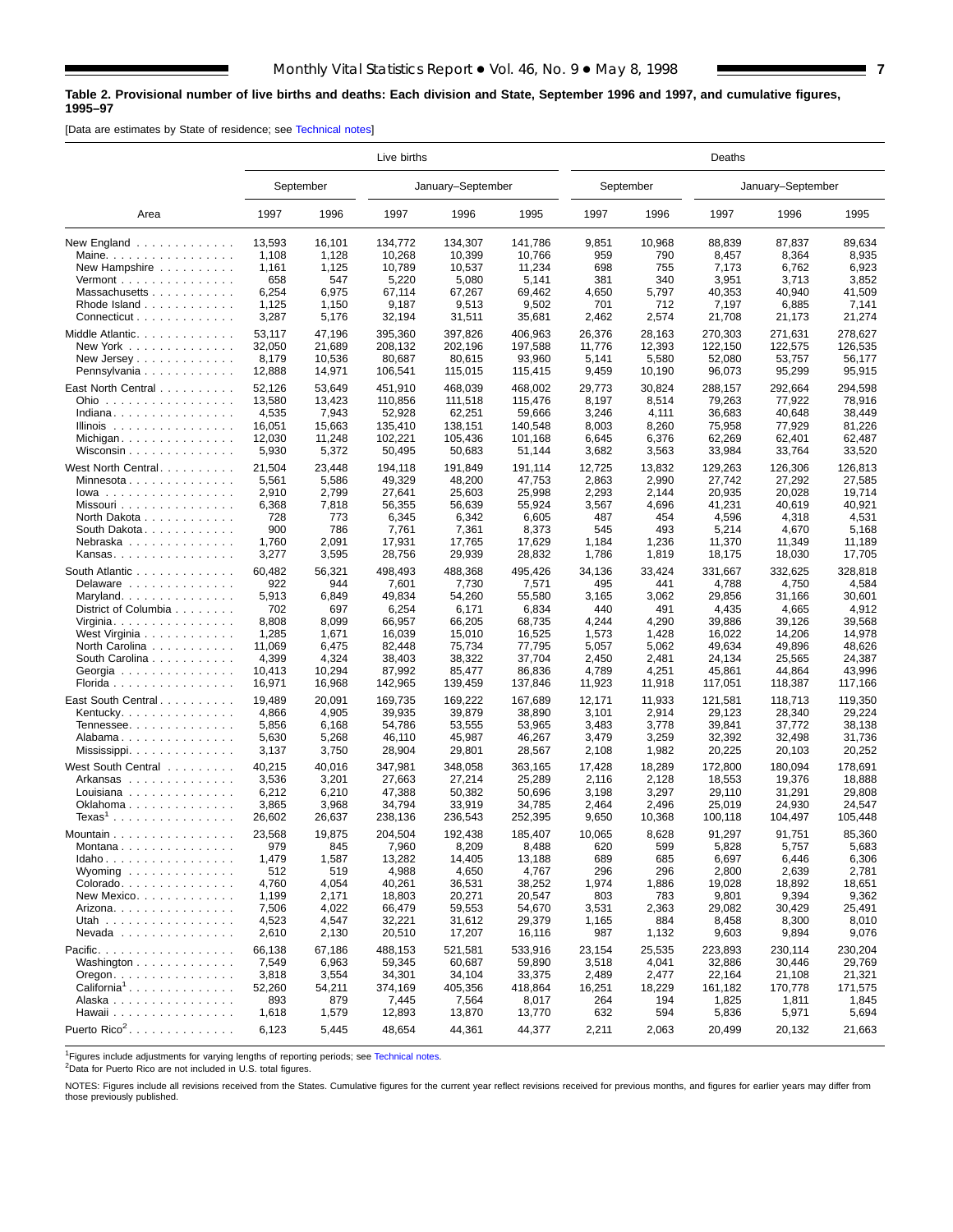#### **Table 3. Provisional number of marriages and divorces: Each division and State, September 1996 and 1997, and cumulative figures, 1995–97**

[By State of occurrence. Number of events reported; see [Technical notes. Divo](#page-16-0)rces include reported annulments]

|                                                  | Marriages    |        |         |                   |         | <b>Divorces</b>                                                                                                                                                                                                                                                                                                                                                                              |                      |                      |                      |                      |  |  |  |
|--------------------------------------------------|--------------|--------|---------|-------------------|---------|----------------------------------------------------------------------------------------------------------------------------------------------------------------------------------------------------------------------------------------------------------------------------------------------------------------------------------------------------------------------------------------------|----------------------|----------------------|----------------------|----------------------|--|--|--|
|                                                  | September    |        |         | January-September |         | September                                                                                                                                                                                                                                                                                                                                                                                    |                      |                      | January-September    |                      |  |  |  |
| Area                                             | 1997         | 1996   | 1997    | 1996              | 1995    | 1997                                                                                                                                                                                                                                                                                                                                                                                         | 1996                 | 1997                 | 1996                 | 1995                 |  |  |  |
| New England $\ldots$ ,                           | 111.268      | 11,610 | 166,546 | 68,413            | 71,851  | 3,857                                                                                                                                                                                                                                                                                                                                                                                        | 3,671                | 33,175               | 28,489               | 30,232               |  |  |  |
| Maine. $\ldots$                                  | - - -        | 1,416  | .       | 7,988             | 8,440   | 494                                                                                                                                                                                                                                                                                                                                                                                          | 558                  | 3,008                | 3,677                | 3,958                |  |  |  |
| New Hampshire                                    | 1,409        | 1,192  | 7,327   | 6,782             | 6,632   | 510                                                                                                                                                                                                                                                                                                                                                                                          | 335                  | 4,328                | 3,430                | 3,631                |  |  |  |
| $Vermont$                                        | 962          | 844    | 4,394   | 4,202             | 4,289   | 236                                                                                                                                                                                                                                                                                                                                                                                          | 124                  | 2,079                | 1,939                | 2,132                |  |  |  |
| Massachusetts                                    | 5,190        | 4,206  | 31,058  | 28,478            | 30,640  | 900                                                                                                                                                                                                                                                                                                                                                                                          | 1,496                | 12,685               | 9,165                | 10,398               |  |  |  |
| Rhode Island                                     | 914          | 1,058  | 6,265   | 5,918             | 5,532   | 255                                                                                                                                                                                                                                                                                                                                                                                          | 283                  | 2,323                | 2,454                | 2,825                |  |  |  |
| Connecticut                                      | 2,793        | 2,894  | 17,502  | 15,045            | 16,318  | 1,462                                                                                                                                                                                                                                                                                                                                                                                        | 875                  | 8,752                | 7,824                | 7,288                |  |  |  |
| Middle Atlantic.                                 | 28,478       | 31,999 | 223,127 | 192,275           | 194,846 | 11,467                                                                                                                                                                                                                                                                                                                                                                                       | 11,351               | 96,628               | 93,984               | 90,064               |  |  |  |
| New York <sup>2</sup> .                          | 13,883       | 18,698 | 126,432 | 104.717           | 102,495 | 6,450                                                                                                                                                                                                                                                                                                                                                                                        | 6,186                | 48,413               | 46,568               | 41,785               |  |  |  |
| New Jersey                                       | 5,190        | 4,594  | 41,955  | 35,242            | 37,326  | 2,115                                                                                                                                                                                                                                                                                                                                                                                        | 1,900                | 19,435               | 18,903               | 18,494               |  |  |  |
| Pennsylvania                                     | 9,405        | 8,707  | 54,740  | 52,316            | 55,025  | 2,902                                                                                                                                                                                                                                                                                                                                                                                        | 3,265                | 28,780               | 28,513               | 29,785               |  |  |  |
|                                                  |              |        |         |                   |         |                                                                                                                                                                                                                                                                                                                                                                                              |                      |                      |                      |                      |  |  |  |
| East North Central                               | 35,723       | 39,134 | 236,857 | 244,100           | 248,324 | 113,187                                                                                                                                                                                                                                                                                                                                                                                      | <sup>1</sup> 11,260  | 1105,834             | <sup>1</sup> 104,491 | 1108,459             |  |  |  |
| Ohio                                             | 10,284       | 9,118  | 62,910  | 61,102            | 68,292  | 4,083                                                                                                                                                                                                                                                                                                                                                                                        | 3,274                | 34,501               | 32,427               | 36,881<br>.          |  |  |  |
| Indiana                                          | 2,835        | 4,987  | 23,651  | 36,909            | 37,680  | $\sim$ $\sim$ $\sim$                                                                                                                                                                                                                                                                                                                                                                         | $\sim$ $\sim$ $\sim$ | $- - -$              | $\sim$ $\sim$ $\sim$ |                      |  |  |  |
| Illinois                                         | 10,738       | 10,312 | 72,539  | 66,498            | 60,775  | 3,774                                                                                                                                                                                                                                                                                                                                                                                        | 3,159                | 29,254               | 29,987               | 28,733               |  |  |  |
|                                                  | 7,009        | 10,065 | 50,083  | 51,802            | 53,639  | 3,624                                                                                                                                                                                                                                                                                                                                                                                        | 3,359                | 29,130               | 29,246               | 29,785               |  |  |  |
| Wisconsin                                        | 4,857        | 4,652  | 27,674  | 27,789            | 27,938  | 1,706                                                                                                                                                                                                                                                                                                                                                                                        | 1,468                | 12,949               | 12,831               | 13,060               |  |  |  |
| West North Central.                              | 16,690       | 14,589 | 108,681 | 111,587           | 112,535 | 6,106                                                                                                                                                                                                                                                                                                                                                                                        | 6,633                | 54,146               | 55,642               | 56,779               |  |  |  |
| Minnesota                                        | 3,949        | 4,473  | 23,854  | 26,043            | 25,772  | 1,447                                                                                                                                                                                                                                                                                                                                                                                        | 1,194                | 11,174               | 11,286               | 11,699               |  |  |  |
| $Iowa$                                           | 2,878        | 2,425  | 17,248  | 17,302            | 16,817  | 848                                                                                                                                                                                                                                                                                                                                                                                          | 928                  | 7,291                | 7,469                | 7,818                |  |  |  |
| Missouri                                         | 4,965        | 4,450  | 33,096  | 35,278            | 34,391  | 1,999                                                                                                                                                                                                                                                                                                                                                                                        | 1,765                | 18,545               | 19,632               | 20,278               |  |  |  |
| North Dakota                                     | 570          | 597    | 3,302   | 3,937             | 3,645   | 190                                                                                                                                                                                                                                                                                                                                                                                          | 190                  | 1,503                | 1,740                | 1,650                |  |  |  |
| South Dakota.                                    | 815          | 584    | 5,664   | 5,387             | 5,855   | 242                                                                                                                                                                                                                                                                                                                                                                                          | 225                  | 2,045                | 2,045                | 2,138                |  |  |  |
| Nebraska                                         | 1,086        | 1,157  | 9,916   | 9,865             | 9,694   | 470                                                                                                                                                                                                                                                                                                                                                                                          | 520                  | 4,804                | 4,539                | 4,702                |  |  |  |
| Kansas.                                          | 2,427        | 903    | 15,601  | 13,775            | 16,361  | 910                                                                                                                                                                                                                                                                                                                                                                                          | 1,811                | 8,784                | 8,931                | 8,494                |  |  |  |
| South Atlantic                                   | 40,209       | 38,800 | 354,128 | 332,051           | 337.102 | 19,622                                                                                                                                                                                                                                                                                                                                                                                       | 20,276               | 176,796              | 168.127              | 171,560              |  |  |  |
|                                                  | 621          | 578    | 4,131   |                   | 4,032   | 138                                                                                                                                                                                                                                                                                                                                                                                          | 268                  |                      |                      | 2,822                |  |  |  |
| Delaware                                         |              |        |         | 3,930             |         |                                                                                                                                                                                                                                                                                                                                                                                              |                      | 2,212                | 2,580                |                      |  |  |  |
| Maryland                                         | 4,658        | 4,834  | 32,276  | 30,981            | 32,359  | 1,077                                                                                                                                                                                                                                                                                                                                                                                        | 955                  | 11,487               | 11,558               | 11,559               |  |  |  |
| District of Columbia                             | 141          | 157    | 2,479   | 1,644             | 1,492   | 146                                                                                                                                                                                                                                                                                                                                                                                          | 52                   | 779                  | 816                  | 1,104                |  |  |  |
| Virginia                                         | 6,137        | 5,647  | 51,339  | 48,474            | 51,491  | 2,443                                                                                                                                                                                                                                                                                                                                                                                        | 2,221                | 23,555               | 20,743               | 21,036               |  |  |  |
| West Virginia                                    | 1,306        | 1,401  | 8,146   | 8,347             | 8,412   | 838                                                                                                                                                                                                                                                                                                                                                                                          | 993                  | 7,165                | 5,630                | 6,690                |  |  |  |
| North Carolina                                   | 5,819        | 6,171  | 49,793  | 46,121            | 47,302  | 2,951                                                                                                                                                                                                                                                                                                                                                                                        | 3,399                | 28,337               | 27,363               | 28,476               |  |  |  |
| South Carolina                                   | 3,331        | 3,510  | 32,934  | 33,027            | 34,758  | 1,328                                                                                                                                                                                                                                                                                                                                                                                        | 1,650                | 11,571               | 11,625               | 11,109               |  |  |  |
| Georgia                                          | 5,682        | 5,187  | 47,627  | 45,634            | 46,952  | 3,695                                                                                                                                                                                                                                                                                                                                                                                        | 2,981                | 28,250               | 27,352               | 28,009               |  |  |  |
| Florida                                          | 12,514       | 11,315 | 125,403 | 113,893           | 110,304 | 7,006                                                                                                                                                                                                                                                                                                                                                                                        | 7,757                | 63,440               | 60,460               | 60,755               |  |  |  |
| East South Central                               | 16,942       | 18,096 | 147,654 | 145,328           | 147,395 | 6,836                                                                                                                                                                                                                                                                                                                                                                                        | 7,767                | 62,908               | 75,273               | 72,275               |  |  |  |
| Kentucky.                                        | 3,999        | 3,587  | 34,890  | 32,624            | 35,474  | 2,121                                                                                                                                                                                                                                                                                                                                                                                        | 2,126                | 16,553               | 16,498               | 17,108               |  |  |  |
| Tennessee                                        | 7,432        | 8,055  | 59,229  | 59,813            | 65,321  | 1,534                                                                                                                                                                                                                                                                                                                                                                                        | 2,707                | 17,673               | 26,081               | 25,758               |  |  |  |
| Alabama                                          | 3,817        | 4,673  | 36,338  | 36,452            | 30,507  | 1,839                                                                                                                                                                                                                                                                                                                                                                                        | 2,776                | 17,873               | 20,392               | 19,566               |  |  |  |
| Mississippi                                      | 1,694        | 1,781  | 17,197  | 16,439            | 16,093  | 1,342                                                                                                                                                                                                                                                                                                                                                                                        | 158                  | 10,809               | 12,302               | 9,843                |  |  |  |
| West South Central                               | 25,859       | 23,658 | 217,398 | 215,220           | 240,862 | 13,407                                                                                                                                                                                                                                                                                                                                                                                       | 15,098               | <sup>1</sup> 25,326  | <sup>1</sup> 90,627  | <sup>1</sup> 104,067 |  |  |  |
| Arkansas                                         | 3,744        | 2,500  | 25,740  | 26,499            | 27,437  | 1,801                                                                                                                                                                                                                                                                                                                                                                                        | 1,200                | 11,100               | 11,400               | 11,878               |  |  |  |
| Louisiana $\ldots \ldots \ldots \ldots$          | 5,649        | 3,278  | 27,001  | 27,013            | 30,942  | $- - -$                                                                                                                                                                                                                                                                                                                                                                                      | $\sim$ $\sim$ $\sim$ | $\sim$ $\sim$ $\sim$ | $\sim$ $\sim$ $\sim$ |                      |  |  |  |
| Oklahoma                                         | 2,210        | 1,785  | 21,659  | 20,553            | 22,012  | 1,606                                                                                                                                                                                                                                                                                                                                                                                        | 1,290                | 14,226               | 14,733               | 16,435               |  |  |  |
| ${\rm Texas}^3$                                  | 14,256       | 16,095 | 142,998 | 141,155           | 160,471 | - - -                                                                                                                                                                                                                                                                                                                                                                                        | 2,608                | $  -$                | 64,494               | 75,754               |  |  |  |
|                                                  |              |        |         |                   |         |                                                                                                                                                                                                                                                                                                                                                                                              |                      |                      |                      |                      |  |  |  |
| Mountain                                         | 26,930       | 26,799 | 193,967 | 217,491           | 210,246 | 15,180                                                                                                                                                                                                                                                                                                                                                                                       | 16.352               | 145,762              | 155,827              | 156,471              |  |  |  |
| Montana                                          | 789          | 669    | 5,449   | 5,442             | 5,494   | 333                                                                                                                                                                                                                                                                                                                                                                                          | 361                  | 2,968                | 3,188                | 3,116                |  |  |  |
| $Idaho.$                                         | 1,631        | 1,702  | 11,615  | 11,624            | 12,001  | 539                                                                                                                                                                                                                                                                                                                                                                                          | 606                  | 5,429                | 5,275                | 5,057                |  |  |  |
| Wyoming                                          | 441          | 526    | 3,985   | 3,940             | 4,003   | 268                                                                                                                                                                                                                                                                                                                                                                                          | 208                  | 2,164                | 2,322                | 2,381                |  |  |  |
| Colorado                                         | 3,700        | 3,413  | 26,903  | 27,378            | 27,577  | $\sim$ $\sim$ $\sim$                                                                                                                                                                                                                                                                                                                                                                         | $  -$                | $  -$                | $\sim$ $\sim$ $\sim$ | $\sim$ $\sim$ $\sim$ |  |  |  |
| New Mexico <sup>4,5</sup>                        | 1,349        | 1,228  | 12,593  | 12,417            | 11,608  | 781                                                                                                                                                                                                                                                                                                                                                                                          | 923                  | 7,038                | 8,366                | 8,712                |  |  |  |
| $\text{Arizona}^2 \dots \dots \dots \dots \dots$ | 2,378        | 3,209  | 30,752  | 30,356            | 29,365  | 2,442                                                                                                                                                                                                                                                                                                                                                                                        | 2,255                | 21,434               | 19,380               | 20,668               |  |  |  |
| Utah                                             | 2,695        | 3,207  | 16,771  | 17,860            | 17,242  | 817                                                                                                                                                                                                                                                                                                                                                                                          | 946                  | 6,729                | 6,655                | 6,754                |  |  |  |
| Nevada                                           | 13,947       | 12,845 | 85,899  | 108,474           | 102,956 | $\sim$ $\sim$ $\sim$                                                                                                                                                                                                                                                                                                                                                                         | 1,053                | $  -$                | 10,641               | 9,783                |  |  |  |
| Pacific.                                         | 34,910       | 27,498 | 248,982 | 230,438           | 211,125 | 15,381                                                                                                                                                                                                                                                                                                                                                                                       | 13,537               | <sup>1</sup> 38,094  | <sup>1</sup> 36,929  | 139,278              |  |  |  |
| Washington                                       | 4,219        | 3,241  | 34,137  | 29,650            | 33,946  | 3,014                                                                                                                                                                                                                                                                                                                                                                                        | 1,730                | 21,329               | 20,419               | 21,664               |  |  |  |
| $O$ regon. $\ldots$ .                            | 3,836        | 2,695  | 21,392  | 18,629            | 20,873  | 1,601                                                                                                                                                                                                                                                                                                                                                                                        | 1,228                | 10,941               | 10,793               | 11,250               |  |  |  |
|                                                  |              |        | 174,297 | 163,176           | 137,825 | $\frac{1}{2} \frac{1}{2} \frac{1}{2} \frac{1}{2} \frac{1}{2} \frac{1}{2} \frac{1}{2} \frac{1}{2} \frac{1}{2} \frac{1}{2} \frac{1}{2} \frac{1}{2} \frac{1}{2} \frac{1}{2} \frac{1}{2} \frac{1}{2} \frac{1}{2} \frac{1}{2} \frac{1}{2} \frac{1}{2} \frac{1}{2} \frac{1}{2} \frac{1}{2} \frac{1}{2} \frac{1}{2} \frac{1}{2} \frac{1}{2} \frac{1}{2} \frac{1}{2} \frac{1}{2} \frac{1}{2} \frac{$ | $- - -$              | $\sim$ $\sim$ $\sim$ | $\sim$ $\sim$ $\sim$ | $\sim$ $\sim$ $\sim$ |  |  |  |
| California                                       | 24,434       | 19,560 |         |                   |         | 248                                                                                                                                                                                                                                                                                                                                                                                          | 100                  | 2,295                |                      | 2,291                |  |  |  |
| Alaska<br>Hawaii                                 | 489<br>1,932 | 286    | 4,153   | 4,085             | 4,338   | 518                                                                                                                                                                                                                                                                                                                                                                                          | 479                  |                      | 2,047                | 4,073                |  |  |  |
|                                                  |              | 1,716  | 15,003  | 14,898            | 14,143  |                                                                                                                                                                                                                                                                                                                                                                                              |                      | 3,529                | 3,670                |                      |  |  |  |
| Puerto Rico <sup>6</sup> .                       | 1,652        | 1,879  | 21,356  | 21,747            | 23,273  | $\sim$ $\sim$ $\sim$                                                                                                                                                                                                                                                                                                                                                                         | $\sim$ $\sim$ $\sim$ | $- - -$              | $\sim$ $\sim$ $\sim$ | $\sim$ $\sim$ $\sim$ |  |  |  |

- - - Data not available.

<sup>1</sup>Excludes figures for State(s) shown below as not available.

<sup>2</sup>Figures for marriages are marriage licenses issued for some counties.<br><sup>3</sup>Figures include adjustments for varying lengths of reporting periods; see [Technical notes.](#page-16-0)

4Figures for marriages are marriage licenses issued.

 $5$ Figures for divorces include estimates for some counties.

6Data for Puerto Rico are not included in U.S. total figures.

NOTES: Figures include all revisions received from the States. Cumulative figures for the current year reflect revisions received for previous months, and figures for earlier years may differ from those previously published.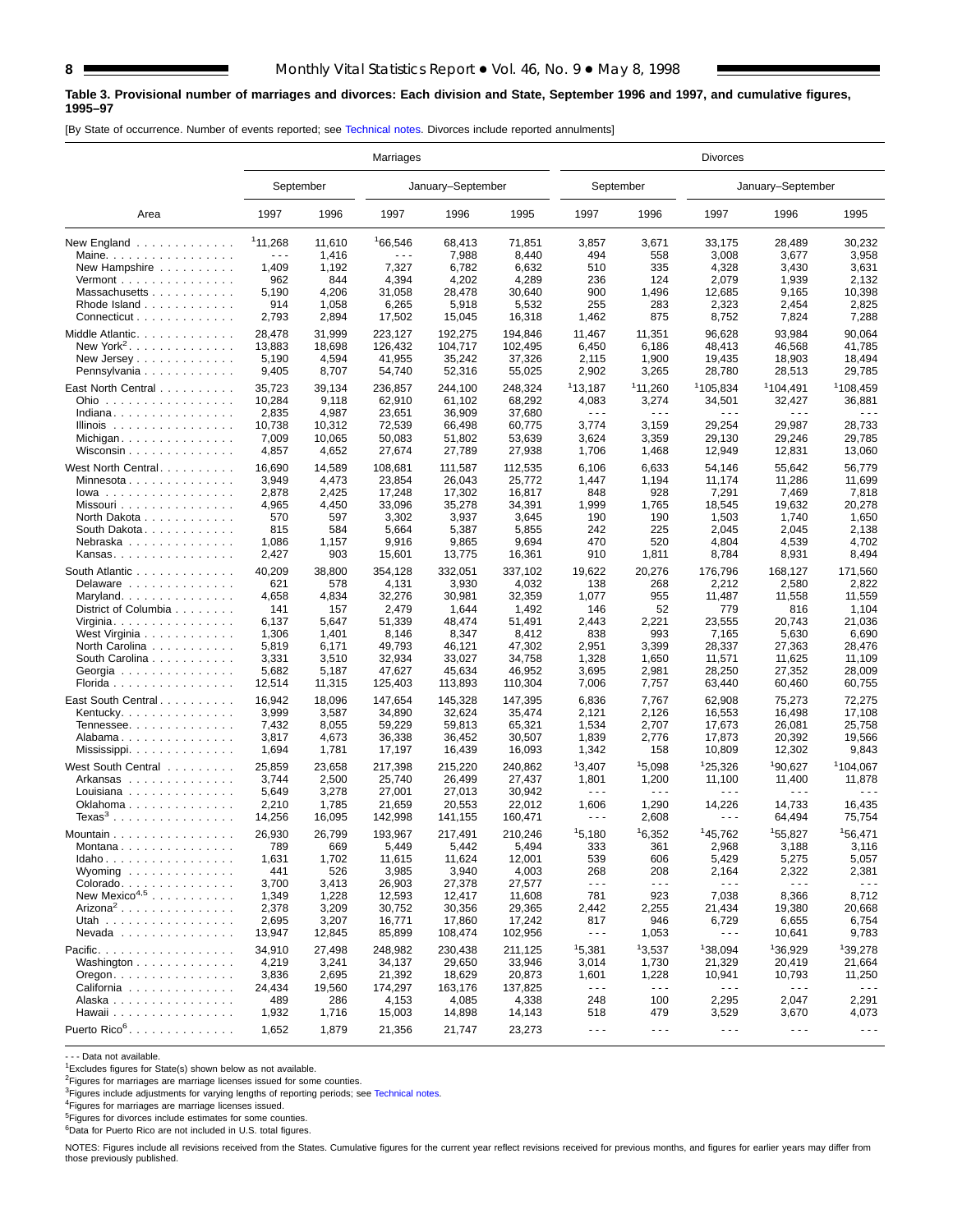#### <span id="page-8-0"></span>**Table 4. Provisional number of deaths under 1 year and infant mortality rates: Each division and State, 12 months ending with September 1996 and 1997**

[Data are estimates by State of residence. Figures should be interpreted with caution because of conversion of place of occurrence to place of residence; see [Technical](#page-16-0) [notes. Inf](#page-16-0)ant mortality rates are deaths under 1 year per 1,000 live births in specified area]

|                         | 12 months ending with September |            |                |            |  |  |  |  |  |  |
|-------------------------|---------------------------------|------------|----------------|------------|--|--|--|--|--|--|
|                         | 1997                            |            | 1996           |            |  |  |  |  |  |  |
| Area                    | Number                          | Rate       | Number         | Rate       |  |  |  |  |  |  |
|                         | 886                             | 5.2        | 937            | 5.5        |  |  |  |  |  |  |
|                         | 50                              | 3.7        | 61             | 4.5        |  |  |  |  |  |  |
|                         | 68                              | 4.7        | 71             | 4.9        |  |  |  |  |  |  |
|                         | 46                              | 6.7        | 54             | 8.0        |  |  |  |  |  |  |
|                         | 340                             | 4.2        | 421            | 5.1        |  |  |  |  |  |  |
|                         | 78                              | 6.4        | 71             | 5.6        |  |  |  |  |  |  |
|                         | 304                             | 6.8        | 259            | 6.3        |  |  |  |  |  |  |
|                         | 3,650                           | 6.9        | 3,774          | 7.2        |  |  |  |  |  |  |
|                         | 1,897                           | 6.8        | 1,797          | 6.7        |  |  |  |  |  |  |
|                         | 724                             | 6.4        | 815            | 8.0        |  |  |  |  |  |  |
|                         | 1,029                           | 7.3        | 1,162          | 7.7        |  |  |  |  |  |  |
|                         | 4,596                           | 7.6        | 5,006          | 8.0        |  |  |  |  |  |  |
|                         | 1,112                           | 7.3        | 1,210          | 8.0        |  |  |  |  |  |  |
|                         | 519                             | 7.0        | 676            | 7.8<br>8.4 |  |  |  |  |  |  |
|                         | 1,428<br>1,086                  | 7.9<br>8.1 | 1,530<br>1,079 | 7.9        |  |  |  |  |  |  |
|                         | 451                             | 6.8        | 511            | 7.7        |  |  |  |  |  |  |
|                         |                                 |            |                |            |  |  |  |  |  |  |
| West North Central      | 1,760<br>398                    | 6.9<br>6.1 | 1,826<br>406   | 7.2<br>6.4 |  |  |  |  |  |  |
|                         | 183                             | 5.0        | 223            | 6.2        |  |  |  |  |  |  |
|                         | 573                             | 7.9        | 578            | 7.6        |  |  |  |  |  |  |
|                         | 57                              | 6.8        | 33             | 3.9        |  |  |  |  |  |  |
|                         | 63                              | 6.0        | 55             | 5.8        |  |  |  |  |  |  |
|                         | 194                             | 8.2        | 204            | 8.8        |  |  |  |  |  |  |
|                         | 292                             | 7.5        | 327            | 8.5        |  |  |  |  |  |  |
|                         | 5,307                           | 7.9        | 5,528          | 8.5        |  |  |  |  |  |  |
|                         | 70                              | 7.0        | 81             | 8.0        |  |  |  |  |  |  |
|                         | 579                             | 8.7        | 598            | 8.4        |  |  |  |  |  |  |
|                         | 95                              | 11.4       | 132            | 15.9       |  |  |  |  |  |  |
|                         | 644                             | 7.2        | 671            | 7.7        |  |  |  |  |  |  |
|                         | 167                             | 8.1<br>8.9 | 158<br>946     | 8.1<br>9.5 |  |  |  |  |  |  |
|                         | 1,002<br>432                    | 8.5        | 403            | 8.0        |  |  |  |  |  |  |
|                         | 952                             | 8.1        | 1,092          | 9.8        |  |  |  |  |  |  |
|                         | 1,366                           | 7.1        | 1,447          | 7.6        |  |  |  |  |  |  |
|                         | 2,128                           | 9.3        | 2,083          | 9.3        |  |  |  |  |  |  |
|                         | 420                             | 8.0        | 408            | 7.8        |  |  |  |  |  |  |
|                         | 681                             | 9.1        | 647            | 8.8        |  |  |  |  |  |  |
|                         | 566                             | 9.2        | 639            | 10.5       |  |  |  |  |  |  |
|                         | 461                             | 11.4       | 389            | 10.1       |  |  |  |  |  |  |
|                         | 3,199                           | 6.9        | 3,312          | 7.2        |  |  |  |  |  |  |
|                         | 327                             | 9.0        | 319            | 8.8        |  |  |  |  |  |  |
|                         | 596                             | 9.4        | 558            | 8.3        |  |  |  |  |  |  |
|                         | 386                             | 8.4        | 407            | 9.0        |  |  |  |  |  |  |
|                         | 1,890                           | 6.0        | 2,028          | 6.5        |  |  |  |  |  |  |
|                         | 2,135                           | 8.0        | 1,717          | 6.9        |  |  |  |  |  |  |
| Montana                 | 77                              | 7.3        | 88             | 8.0        |  |  |  |  |  |  |
|                         | 131                             | 7.4        | 122            | 6.4        |  |  |  |  |  |  |
|                         | 34                              | 5.2        | 43             | 7.0        |  |  |  |  |  |  |
|                         | 392<br>177                      | 7.6<br>6.9 | 341<br>161     | 7.1<br>6.0 |  |  |  |  |  |  |
|                         | 932                             | 10.8       | 592            | 8.1        |  |  |  |  |  |  |
|                         | 241                             | 5.8        | 225            | 5.5        |  |  |  |  |  |  |
|                         | 151                             | 5.6        | 145            | 6.5        |  |  |  |  |  |  |
|                         | 3,820                           | 5.8        | 4,141          | 5.9        |  |  |  |  |  |  |
|                         | 402                             | 5.1        | 394            | 5.0        |  |  |  |  |  |  |
|                         | 278                             | 6.3        | 225            | 5.2        |  |  |  |  |  |  |
| California <sup>1</sup> | 2,978                           | 5.8        | 3,345          | 6.1        |  |  |  |  |  |  |
|                         | 65                              | 6.5        | 71             | 7.4        |  |  |  |  |  |  |
|                         | 97                              | 5.6        | 106            | 5.7        |  |  |  |  |  |  |
|                         | 579                             | 8.8        | 599            | 9.8        |  |  |  |  |  |  |

<sup>1</sup>Figures include adjustments for varying lengths of reporting periods; see [Technical notes.](#page-16-0)

2Data for Puerto Rico are not included in U.S. total figures.

NOTES: Figures include all revisions received from the States. Figures for the current year reflect revisions received for previous months, and figures for earlier years may differ from those previously published.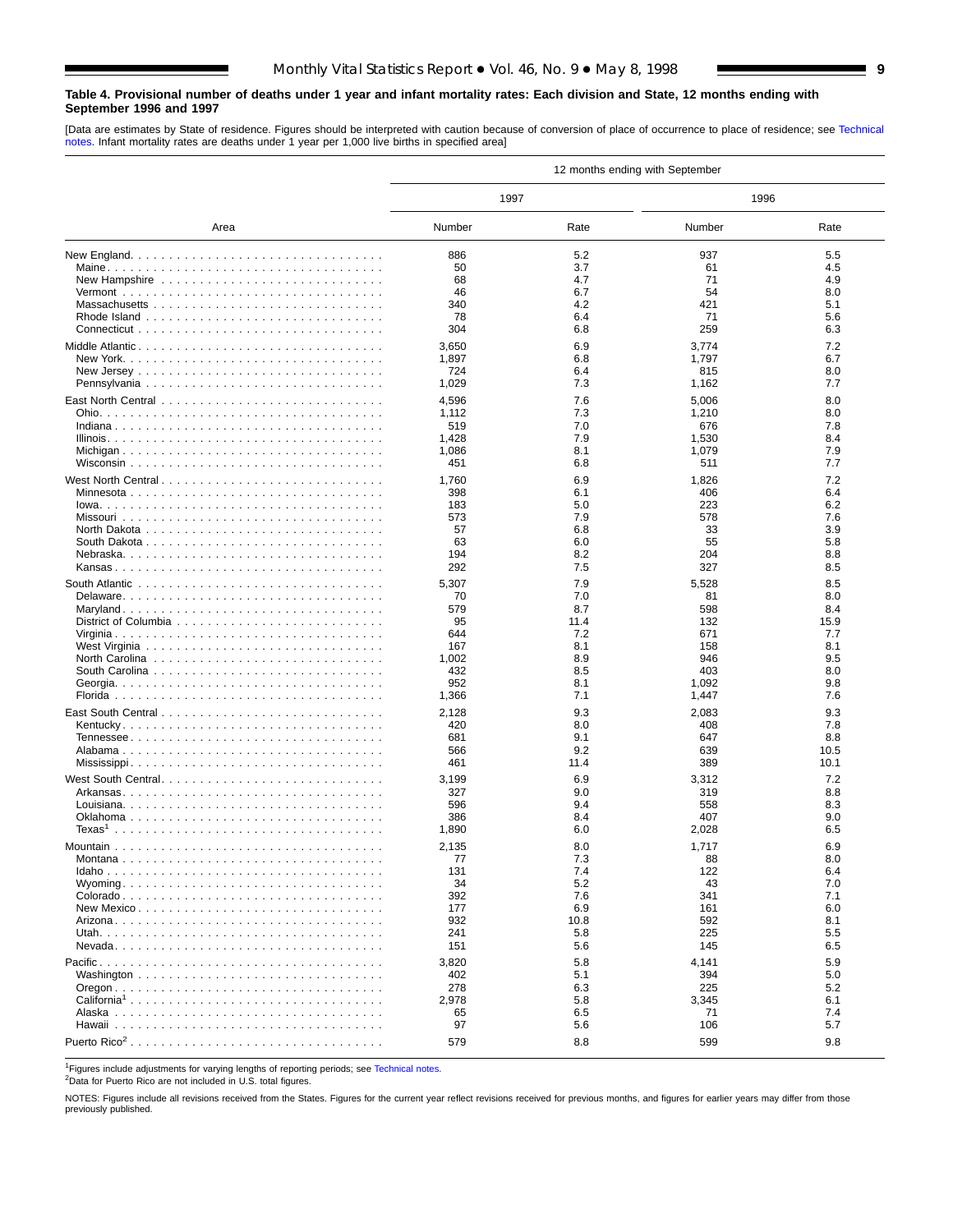#### **Table 5. Provisional number of deaths and death rates, by age, race, and sex, and age-adjusted death rates by race and sex: United States, August 1996 and 1997, cumulative figures 1996 and 1997, and 12 months ending with August 1996 and 1997**

[Data are provisional, estimated from a 10-percent sample of deaths. Age-specific rates on an annual basis per 100,000 population in specified group; age-adjusted<br>rates per 100,000 U.S. standard population; see Technical n

|                                             | August          |                               |                  |                               |                      |                                 | January-August     |                               | 12 months ending with August |                    |                      |                        |  |
|---------------------------------------------|-----------------|-------------------------------|------------------|-------------------------------|----------------------|---------------------------------|--------------------|-------------------------------|------------------------------|--------------------|----------------------|------------------------|--|
|                                             |                 | 1997                          |                  | 1996                          | 1997                 |                                 | 1996               |                               | 1997                         |                    | 1996                 |                        |  |
| Age, race, and sex                          | Number          | Rate                          | Number           | Rate                          | Number               | Rate                            | Number             | Rate                          | Number                       | Rate               | Number               | Rate                   |  |
| All races, both sexes <sup>1</sup>          |                 |                               |                  |                               |                      |                                 |                    |                               |                              |                    |                      |                        |  |
| All ages                                    | 178,000         | 781.8                         | 176,000          | 783.8                         | 1,542,000            | 867.3                           | 1,551,000          | 878.8                         | 2,303,000                    | 863.1              | 2,303,000            | 871.0                  |  |
| Under 1 year                                |                 |                               |                  |                               | 17,900               | 2718.3                          | 18,700             | <sup>2</sup> 728.4            | 27,200                       | <sup>2</sup> 729.2 | 28,200               | 2731.0                 |  |
| $1-4$ years $\ldots$ $\ldots$ $\ldots$ .    | 3,410           | 69.4                          | 3,570            | 72.5                          | 3,660                | 35.9                            | 4,190              | 40.2                          | 5,320                        | 34.6               | 6,160                | 39.4                   |  |
| 5–14 years $\ldots$                         |                 |                               |                  |                               | 5,770                | 22.3                            | 6,080              | 23.7                          | 8,480                        | 21.9               | 8,970                | 23.3                   |  |
| 15-24 years.                                | 2,980           | 95.8                          | 2,900            | 95.2                          | 21,470               | 88.4                            | 22,390             | 93.5                          | 32,720                       | 89.9               | 34,120               | 95.1                   |  |
| 25-34 years.                                | 3,880           | 115.4                         | 4,350            | 127.3                         | 31,060               | 117.2                           | 35,540             | 131.6                         | 47,750                       | 119.7              | 54,450               | 134.3                  |  |
| 35-44 years.                                | 7,440           | 198.9                         | 7,770            | 211.8                         | 59,890               | 204.9                           | 64,940             | 225.9                         | 91,380                       | 208.4              | 99,310               | 230.7                  |  |
| 45-54 years.                                | 11,550          | 403.1                         | 11,570           | 421.1                         | 96,210               | 432.9                           | 94,530             | 441.7                         | 144,480                      | 435.7              | 141,090              | 441.4                  |  |
| 55-64 years.                                | 18,390          | 990.1                         | 18,330           | 1,012.6                       | 154,450              | 1,069.2                         | 157,160            | 1,107.5                       | 231,720                      | 1,067.1            | 234,640              | 1,104.1                |  |
| 65-74 years.                                | 36,340          | 2,315.2                       | 36,730           | 2,322.5                       | 307,730              | 2,494.6                         | 320,960            | 2,573.6                       | 463,890                      | 2,501.0            | 474,360              | 2,534.5                |  |
| 75-84 years.                                | 50,610          | 5,084.4                       | 48,760           | 5,024.3                       | 447,680              | 5,771.3                         | 442,800            | 5,846.0                       | 663,610                      | 5,710.4            | 653,580              | 5,773.2                |  |
| 85 years and over                           | 43,150          | 13,077.4                      | 42,050           | 13,249.6                      | 395,640              | 15,463.4                        | 382,490            | 15,464.5                      | 585,240                      | 15,296.4           | 564,940              | 15,289.3               |  |
| Not stated $\ldots$                         | 60              | $\sim 100$                    | 140              | $\sim$ $\sim$ $\sim$          | 710                  | $\sim$ $\sim$                   | 720                | $\ldots$                      | 940                          | $\cdots$           | 1,000                | $\sim$ .               |  |
| Age-adjusted rate <sup>3</sup> . $\ldots$ . | $\sim 100$      | 443.9                         | $\ldots$         | 451.8                         | $\cdots$             | 481.1                           | $\sim 100$         | 497.2                         | $\sim 100$                   | 481.2              | $\sim 10$            | 494.5                  |  |
| All races, male <sup>1</sup>                |                 |                               |                  |                               |                      |                                 |                    |                               |                              |                    |                      |                        |  |
| All ages                                    | 90,370          | 811.5                         | 89,340           | 813.5                         | 771,700              | 886.5                           | 783,870            | 909.6                         | 1,153,010                    | 882.9              | 1,165,670            | 902.8                  |  |
| Under 1 year $\ldots \ldots$                |                 |                               |                  |                               | 10,210               | 2802.6                          | 10,050             | 2764.3                        | 15,650                       | 2819.8             | 15,460               | <sup>2</sup> 782.4     |  |
| $1-4$ years                                 | 1,960           | 77.9                          | 1,960            | 77.8                          | 1,980                | 37.9                            | 2,360              | 44.5                          | 2,860                        | 36.3               | 3,500                | 43.8                   |  |
| 5-14 years                                  |                 |                               |                  |                               | 3,340                | 25.4                            | 3,620              | 27.5                          | 4,870                        | 24.6               | 5,420                | 27.5                   |  |
| 15–24 years. $\ldots$                       | 2,270           | 141.9                         | 2,150            | 138.2                         | 15,940               | 127.6                           | 16,800             | 137.5                         | 24,480                       | 130.8              | 25,850               | 141.0                  |  |
| 25-34 years.                                | 2,780           | 165.4                         | 3,300            | 193.4                         | 21,980               | 165.9                           | 25,310             | 187.8                         | 33,700                       | 168.9              | 39,020               | 192.6                  |  |
| 35-44 years.                                | 5,070           | 272.4                         | 5,420            | 297.7                         | 40,270               | 276.9                           | 44,470             | 311.7                         | 61,120                       | 280.3              | 67,960               | 318.2                  |  |
| 45–54 years                                 | 7,390           | 527.0                         | 7,290            | 543.0                         | 60,810               | 559.2                           | 59,890             | 572.8                         | 91,210                       | 562.2              | 89,850               | 575.4                  |  |
| 55-64 years.                                | 11,210          | 1,266.6                       | 11,120           | 1,290.9                       | 92,890               | 1,350.0                         | 94,230             | 1,395.7                       | 139,920                      | 1,352.7            | 140,290              | 1,387.8                |  |
| 65-74 years.                                | 20,970          | 2,987.7                       | 20,620           | 2,924.3                       | 175,720              | 3.188.5                         | 181,700            | 3,270.2                       | 262,820                      | 3,172.6            | 270,060              | 3.240.1                |  |
| 75-84 years.                                | 24,300          | 6,167.5                       | 23,550           | 6,181.5                       | 217,170              | 7,089.6                         | 217,770            | 7,344.6                       | 322,710                      | 7,038.4            | 320,560              | 7,241.0                |  |
| 85 years and over<br>Not stated             | 14,340<br>50    | 15,061.7                      | 13,850<br>80     | 15,440.9                      | 130,860<br>530       | 17,811.5                        | 127,150<br>500     | 18,254.9                      | 193,010<br>660               | 17,594.3           | 187,030<br>680       | 18,001.0               |  |
| Age-adjusted rate <sup>3</sup> . $\ldots$ . | $\ldots$        | $\sim$ $\sim$ $\sim$<br>566.4 | $\ldots$         | $\sim$ $\sim$ $\sim$<br>575.5 | $\sim$ .             | $\sim$ $\sim$<br>608.4          | $\ldots$           | $\sim$ $\sim$ $\sim$<br>633.7 | $\ldots$                     | $\sim$ .<br>608.3  | $\sim 10$            | $\sim$ $\sim$<br>632.0 |  |
| All races, female <sup>1</sup>              |                 |                               |                  |                               |                      |                                 |                    |                               |                              |                    |                      |                        |  |
| All ages                                    | 87,440          | 753.3                         | 86,850           | 755.3                         | 770,420              | 848.8                           | 766,650            | 849.4                         | 1,149,750                    | 844.2              | 1,135,170            | 839.4                  |  |
| Under 1 year                                |                 |                               |                  |                               | 7,640                | 2628.6                          | 8,670              | 2691.5                        | 11,570                       | 2634.3             | 12,750               | 2676.8                 |  |
| $1-4$ years                                 | 1,440           | 60.1                          | 1,620            | 67.5                          | 1,680                | 33.5                            | 1,830              | 35.8                          | 2,460                        | 32.8               | 2,660                | 34.9                   |  |
| 5-14 years                                  |                 |                               |                  |                               | 2,430                | 19.3                            | 2,460              | 19.6                          | 3,610                        | 19.1               | 3,550                | 18.9                   |  |
| 15-24 years.                                | 710             | 47.0                          | 750              | 50.3                          | 5,530                | 46.9                            | 5,590              | 47.7                          | 8,250                        | 46.7               | 8,270                | 47.1                   |  |
| 25-34 years.                                | 1,100           | 65.5                          | 1,060            | 62.0                          | 9,080                | 68.5                            | 10,220             | 75.7                          | 14,050                       | 70.4               | 15,430               | 76.1                   |  |
| 35-44 years.                                | 2,360           | 125.5                         | 2,350            | 127.1                         | 19,620               | 133.5                           | 20,470             | 141.3                         | 30,260                       | 137.3              | 31,340               | 144.5                  |  |
| 45-54 years.                                | 4,160           | 284.4                         | 4,280            | 304.5                         | 35,390               | 311.9                           | 34,630             | 316.3                         | 53,280                       | 314.7              | 51,240               | 313.4                  |  |
| 55-64 years.                                | 7,170           | 737.4                         | 7,210            | 760.0                         | 61,570               | 813.6                           | 62,930             | 845.8                         | 91,800                       | 807.3              | 94,350               | 846.7                  |  |
| 65-74 years.                                | 15,370          | 1,771.1                       | 16,110           | 1,838.2                       | 132,010              | 1,934.2                         | 139,260            | 2,013.8                       | 201,070                      | 1,958.8            | 204,300              | 1,968.0                |  |
| 75-84 years.                                | 26,310          | 4,374.8<br>12,277.0           | 25,210<br>28,200 | 4,276.4<br>12,386.2           | 230,510              | 4,911.6                         | 225,030<br>255,340 | 4,882.2                       | 340,900<br>392,230           | 4,845.1            | 333,020              | 4,830.6<br>14,228.5    |  |
| 85 years and over<br>Not stated $\ldots$    | 28,810<br>10    |                               | 60               |                               | 264,780<br>180       | 14,521.7                        | 220                | 14,372.1                      | 270                          | 14,377.9           | 377,910<br>320       |                        |  |
| Age-adjusted rate <sup>3</sup> .            | $\cdots$        | 339.3                         | $\sim$ $\sim$    | 347.2                         | $\cdots$             | 374.3                           | $\sim 100$         | 383.9                         | $\sim$ $\sim$ $\sim$         | 374.5              | $\sim$ $\sim$ $\sim$ | 380.1                  |  |
| White                                       |                 |                               |                  |                               |                      |                                 |                    |                               |                              |                    |                      |                        |  |
| All ages                                    | 152,500         | 811.0                         | 151,030          | 811.2                         | 1,331,930            | 905.6                           | 1,334,900          | 913.0                         | 1,984,470                    | 899.1              | 1,979,710            | 903.5                  |  |
| Under 1 year $\ldots \ldots$                |                 |                               |                  |                               | 11,910               | <sup>2</sup> 603.9              | 12,190             | <sup>2</sup> 608.8            | 17,820                       | 2602.4             | 18,650               | <sup>2</sup> 619.2     |  |
| $1-4$ years                                 | 2,320           | 59.7                          | 2,330            | 59.9                          | 2,700                | 33.3                            | 2,810              | 34.3                          | 3,830                        | 31.4               | 4,210                | 34.2                   |  |
| $5 - 14$ years                              |                 |                               |                  |                               | 4,350                | 21.4                            | 4,240              | 20.8                          | 6,440                        | 21.1               | 6,480                | 21.3                   |  |
| $15 - 24$ years.                            | 2,050           | 82.8<br>97.1                  | 1,980<br>3,090   | 81.6                          | 15,050               | 77.9                            | 15,590             | 81.6<br>113.4                 | 23,110<br>34,060             | 79.8               | 24,210               | 84.7<br>114.6          |  |
| 25-34 years.<br>35-44 years.                | 2,640           |                               |                  | 111.2                         | 22,420               | 104.5                           | 24,940             |                               |                              | 105.3              | 37,850               |                        |  |
| 45-54 years.                                | 5,500           | 177.2<br>357.8                | 5,840            | 191.3                         | 43,620<br>74,020     | 179.8<br>391.4                  | 46,930             | 196.1<br>393.6                | 66,510<br>110,800            | 182.7              | 71,600               | 199.8<br>394.7         |  |
| 55-64 years.                                | 8,720<br>15,050 | 941.4                         | 8,810<br>15,120  | 375.9<br>968.3                | 124,800              | 1,003.2                         | 71,900<br>127,880  | 1,044.1                       | 187,270                      | 392.7<br>1,000.9   | 107,710<br>190,700   | 1,039.5                |  |
| 65-74 years.                                | 31,180          | 2,253.4                       | 31,530           | 2,253.5                       | 266,060              | 2,444.6                         | 278,730            | 2,524.2                       | 400,490                      | 2,446.2            | 411,560              | 2,482.4                |  |
| 75-84 years.                                | 45,500          | 5,052.6                       | 43,910           | 4,989.6                       | 403,380              | 5,746.9                         | 397,900            | 5,793.6                       | 596,300                      | 5,669.9            | 587,360              | 5,721.4                |  |
| 85 years and over                           | 39,510          | 13,242.2                      | 38,300           | 13,268.4                      | 363,190              | 15,687.4                        | 351,260            | 15,609.3                      | 537,250                      | 15,514.0           | 518,620              | 15,425.9               |  |
| Not stated                                  | 30              | $\sim$ $\sim$                 | 120              | $\sim$ $\sim$                 | 440                  | $\epsilon \rightarrow \epsilon$ | 530                | $\sim 100$                    | 600                          | $\sim$ $\sim$      | 760                  | $\sim$ $\sim$          |  |
|                                             |                 |                               |                  |                               |                      |                                 |                    |                               |                              |                    |                      |                        |  |
| Age-adjusted rate <sup>3</sup> .            | $\cdots$        | 420.9                         | $\sim$ $\sim$    | 428.1                         | $\sim$ $\sim$ $\sim$ | 459.1                           | $\sim$ $\sim$      | 471.5                         | $\sim$ $\sim$                | 458.0              | $\sim$ $\sim$        | 469.0                  |  |

See footnotes at end of table.

<span id="page-9-0"></span>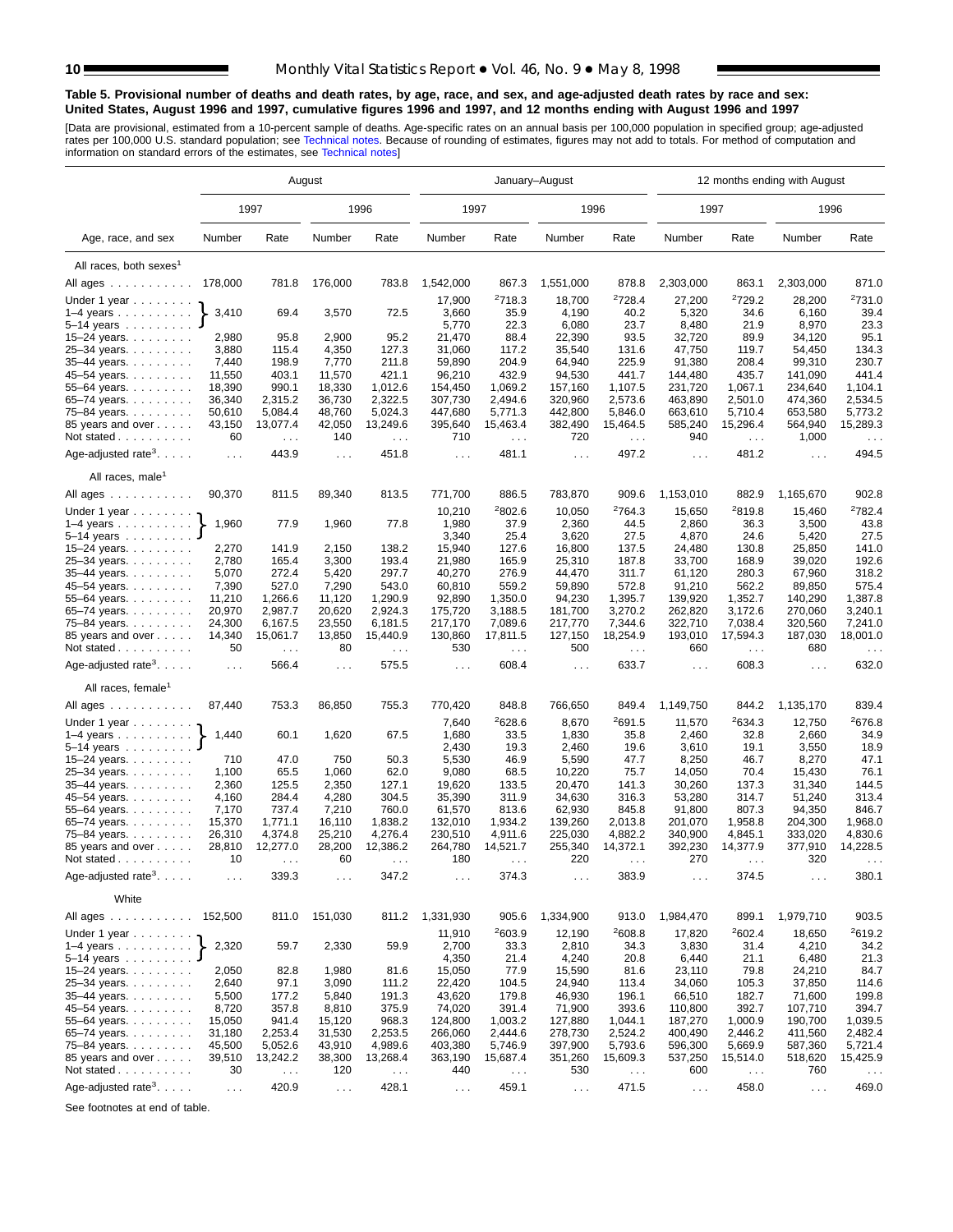#### **Table 5. Provisional number of deaths and death rates, by age, race, and sex, and age-adjusted death rates by race and sex: United States, August 1996 and 1997, cumulative figures 1996 and 1997, and 12 months ending with August 1996 and 1997—Con.**

[Data are provisional, estimated from a 10-percent sample of deaths. Age-specific rates on an annual basis per 100,000 population in specified group; age-adjusted<br>rates per 100,000 U.S. standard population; see Technical n

|                                                                    | August         |                                  |                |                                  |                      | January-August                   |                      |                                  | 12 months ending with August |                      |                      |                                  |  |
|--------------------------------------------------------------------|----------------|----------------------------------|----------------|----------------------------------|----------------------|----------------------------------|----------------------|----------------------------------|------------------------------|----------------------|----------------------|----------------------------------|--|
|                                                                    |                | 1997                             |                | 1996                             | 1997                 |                                  | 1996                 |                                  | 1997                         |                      |                      | 1996                             |  |
| Age, race, and sex                                                 | Number         | Rate                             | Number         | Rate                             | Number               | Rate                             | Number               | Rate                             | Number                       | Rate                 | Number               | Rate                             |  |
| White male                                                         |                |                                  |                |                                  |                      |                                  |                      |                                  |                              |                      |                      |                                  |  |
| All ages                                                           | 77,010         | 832.2                            | 75,590         | 827.2                            | 660,080              | 912.2                            | 667,700              | 930.5                            | 984,310                      | 906.5                | 992,360              | 922.8                            |  |
|                                                                    |                |                                  |                |                                  | 6,950                | 2689.1                           | 6,630                | 2644.6                           | 10,340                       | 2682.1               | 10,410               | 2673.4                           |  |
| Under 1 year<br>$1-4$ years $\ldots$ $\ldots$ $\ldots$ .           | 1,400          | 70.2                             | 1,340          | 67.2                             | 1,410                | 33.4                             | 1,670                | 39.9                             | 2,020                        | 32.3                 | 2,520                | 39.9                             |  |
| $5 - 14$ years                                                     |                |                                  |                |                                  | 2,510                | 23.9                             | 2,510                | 24.0                             | 3,690                        | 23.5                 | 3,900                | 24.9                             |  |
| 15-24 years.                                                       | 1,530          | 119.5                            | 1,370          | 110.1                            | 10,930               | 109.2                            | 11,450               | 117.0                            | 16,950                       | 113.1                | 17,930               | 122.2                            |  |
| 25-34 years.                                                       | 1,880          | 136.8                            | 2,310          | 164.7                            | 15,990               | 147.4                            | 18,110               | 163.2                            | 24,290                       | 148.6                | 27,660               | 165.9                            |  |
| 35-44 years.                                                       | 3,900          | 249.9                            | 4,170          | 272.4                            | 29,950               | 245.4                            | 32,530               | 271.0                            | 45,330                       | 247.8                | 49,620               | 276.1                            |  |
| 45-54 years.                                                       | 5,510          | 456.8                            | 5,570          | 481.1                            | 46,780               | 499.8                            | 45,880               | 508.5                            | 70,170                       | 502.6                | 69,160               | 513.1                            |  |
| 55-64 years.                                                       | 9,230          | 1,197.8                          | 9,190          | 1,223.0                          | 76,130               | 1,270.2                          | 76,980               | 1,306.6                          | 114,500                      | 1,270.1              | 114,830              | 1,301.3                          |  |
| 65-74 years                                                        | 18,260         | 2,927.1                          | 17,630         | 2,804.8                          | 153,090              | 3,123.2                          | 158,840              | 3,204.4                          | 228,530                      | 3,100.8              | 235,510              | 3,166.3                          |  |
| 75-84 years.                                                       | 22,150         | 6,190.3                          | 21,360         | 6,158.4                          | 196,920              | 7,076.3                          | 196,530              | 7,282.9                          | 292,050                      | 7,012.0              | 289,650              | 7,189.1                          |  |
| 85 years and over                                                  | 13,110         | 15,374.5                         | 12,570         | 15,507.5                         | 119,030              | 18,070.8                         | 116,190              | 18,451.1                         | 175,960                      | 17,882.1             | 170,640              | 18,172.5                         |  |
| Not stated $\ldots$<br>Age-adjusted rate <sup>3</sup> . $\ldots$ . | 30<br>$\cdots$ | $\ldots$<br>537.1                | 70<br>$\ldots$ | $\ldots$<br>541.0                | 390<br>$\sim 100$    | $\sim$ $\sim$<br>579.3           | 380<br>$\sim 100$    | $\sim$ $\sim$<br>599.1           | 480<br>$\sim 100$            | $\ldots$<br>577.9    | 540<br>$\cdots$      | $\cdots$<br>597.7                |  |
| White female                                                       |                |                                  |                |                                  |                      |                                  |                      |                                  |                              |                      |                      |                                  |  |
| All ages                                                           | 75,490         | 790.5                            | 75,450         | 796.0                            | 671,860              | 899.2                            | 667,200              | 896.1                            | 1,000,160                    | 891.9                | 987,360              | 884.9                            |  |
| Under 1 year $\ldots \ldots$                                       |                |                                  |                |                                  | 4,950                | 2515.4                           | 5,570                | 2572.1                           | 7,480                        | 2518.7               | 8,250                | <sup>2</sup> 562.8               |  |
| $1-4$ years                                                        | 920            | 48.6                             | 990            | 52.3                             | 1,300                | 32.7                             | 1,140                | 28.5                             | 1,810                        | 30.5                 | 1,690                | 28.1                             |  |
| 5-14 years                                                         |                |                                  |                |                                  | 1,840                | 18.5                             | 1,730                | 17.6                             | 2,750                        | 18.5                 | 2,580                | 17.4                             |  |
| 15–24 years. $\ldots$                                              | 520            | 43.5                             | 610            | 51.7                             | 4,120                | 44.4                             | 4,130                | 44.5                             | 6,160                        | 44.0                 | 6,280                | 45.1                             |  |
| 25-34 years.                                                       | 750            | 55.8                             | 780            | 56.6                             | 6,430                | 60.6                             | 6,830                | 62.6                             | 9,770                        | 61.1                 | 10.190               | 62.3                             |  |
| 35-44 years.                                                       | 1,600          | 103.7                            | 1,670          | 109.8                            | 13,670               | 113.3                            | 14,400               | 120.7                            | 21,180                       | 117.0                | 21,980               | 123.1                            |  |
| 45–54 years                                                        | 3,210          | 260.8                            | 3,230          | 272.3                            | 27,230               | 285.0                            | 26,020               | 281.4                            | 40,630                       | 285.0                | 38,550               | 279.1                            |  |
| 55-64 years.                                                       | 5,830          | 704.0                            | 5,930          | 732.0                            | 48,660               | 754.9                            | 50,900               | 800.9                            | 72,770                       | 750.6                | 75,870               | 796.9                            |  |
| 65-74 years.                                                       | 12,920         | 1,700.3                          | 13,890         | 1,802.5                          | 112,970              | 1,888.5                          | 119,890              | 1,969.7                          | 171,960                      | 1,910.2              | 176,050              | 1,925.9                          |  |
| 75-84 years.                                                       | 23,350         | 4,302.5                          | 22,560         | 4,231.2                          | 206,460              | 4,873.1                          | 201,370              | 4,830.1                          | 304,240                      | 4,789.7              | 297,710              | 4,773.3                          |  |
| 85 years and over<br>Not stated                                    | 26,400<br>÷    | 12,388.9<br>$\sim$ $\sim$ $\sim$ | 25,730<br>50   | 12,394.1<br>$\sim$ $\sim$ $\sim$ | 244,160<br>50        | 14,739.2<br>$\sim$ $\sim$ $\sim$ | 235,070<br>150       | 14,505.5<br>$\sim$ $\sim$ $\sim$ | 361,290<br>120               | 14,574.0<br>$\sim$ . | 347,990<br>220       | 14,361.9<br>$\sim$ $\sim$ $\sim$ |  |
| Age-adjusted rate <sup>3</sup> . $\ldots$ .                        | $\sim$ .       | 321.4                            | $\ldots$       | 332.1                            | $\sim$ $\sim$ $\sim$ | 357.6                            | $\sim 100$           | 365.3                            | $\sim 100$                   | 356.9                | $\mathbf{1}$         | 361.3                            |  |
| <b>Black</b>                                                       |                |                                  |                |                                  |                      |                                  |                      |                                  |                              |                      |                      |                                  |  |
| All ages                                                           | 22,270         | 772.1                            | 22,320         | 782.9                            | 182,540              | 810.1                            | 190,070              | 850.6                            | 276,720                      | 818.9                | 283,700              | 848.0                            |  |
| Under 1 year                                                       |                |                                  |                |                                  | 5,370                | 21,434.1                         | 5,880                | 21,401.1                         | 8,500                        | 21,509.8             | 8,730                | 21,390.1                         |  |
| $1-4$ years                                                        | 870            | 114.3                            | 1,060          | 137.4                            | 810                  | 51.5                             | 1,180                | 72.5                             | 1,260                        | 53.8                 | 1,710                | 69.5                             |  |
| 5-14 years                                                         |                |                                  |                |                                  | 1,110                | 27.2                             | 1,460                | 36.8                             | 1,620                        | 26.8                 | 1,990                | 33.4                             |  |
| 15-24 years.                                                       | 790            | 167.1                            | 810            | 174.3                            | 5,390                | 145.8                            | 5,930                | 162.8                            | 8,090                        | 146.3                | 8,540                | 156.2                            |  |
| 25-34 years.                                                       | 1,030          | 225.8                            | 1,140          | 248.9                            | 7,570                | 211.5                            | 9,540                | 263.9                            | 11,970                       | 222.1                | 15,020               | 277.4                            |  |
| 35-44 years.                                                       | 1,730          | 374.2<br>855.8                   | 1,790          | 397.5<br>872.1                   | 14,660<br>19,740     | 406.3<br>835.9                   | 16,420               | 466.0<br>888.3                   | 22,370<br>29,740             | 414.0<br>843.7       | 25,250               | 479.1<br>883.4                   |  |
| 45–54 years<br>55-64 years.                                        | 2,610<br>2,870 | 1,523.5                          | 2,530<br>2,840 | 1,553.0                          | 26,060               | 1,783.5                          | 20,010<br>25,890     | 1,807.2                          | 39,300                       | 1,792.1              | 29,700<br>38,790     | 1,807.5                          |  |
| 65-74 years.                                                       | 4,590          | 3,283.3                          | 4,680          | 3,381.5                          | 35,890               | 3,281.0                          | 37,040               | 3,410.8                          | 54,920                       | 3,344.7              | 55,040               | 3,385.0                          |  |
| 75-84 years.                                                       | 4,520          | 6,152.5                          | 4,210          | 5,882.3                          | 37,780               | 6,595.7                          | 39,250               | 7,008.5                          | 57,470                       | 6,698.1              | 58,060               | 6,928.4                          |  |
| 85 years and over                                                  | 3,220          | 12,895.5                         | 3,240          | 13,516.9                         | 27,900               | 14,397.7                         | 27,290               | 14,583.6                         | 41,170                       | 14,196.6             | 40,640               | 14,566.3                         |  |
| Not stated $\ldots$                                                | 30             |                                  | 20             |                                  | 250                  |                                  | 190                  |                                  | 320                          |                      | 240                  |                                  |  |
| Age-adjusted rate <sup>3</sup> .                                   | $\sim$ .       | 671.6                            | $\sim$ $\sim$  | 689.3                            | $\sim$ $\sim$ $\sim$ | 701.9                            | $\sim$ $\sim$ $\sim$ | 746.3                            | $\sim$ $\sim$ $\sim$         | 711.9                | $\sim$ $\sim$        | 744.9                            |  |
| <b>Black male</b>                                                  |                |                                  |                |                                  |                      |                                  |                      |                                  |                              |                      |                      |                                  |  |
| All ages                                                           | 11,570         | 844.8                            | 12,240         | 904.7                            | 95,860               | 896.1                            | 102,060              | 962.7                            | 145,070                      | 904.3                | 152,710              | 962.0                            |  |
| Under 1 year $\ldots \ldots$                                       |                |                                  |                |                                  | 2,890                | 21,521.0                         | 3,060                | 21,447.3                         | 4,710                        | 21,652.6             | 4,590                | 21,443.4                         |  |
| $1-4$ years $\ldots$ $\ldots$ $\ldots$ .                           | 430            | 111.3                            | 530            | 135.4                            | 490                  | 62.2                             | 600                  | 72.1                             | 720                          | 60.6                 | 870                  | 69.8                             |  |
| 5–14 years $\ldots$                                                |                |                                  |                |                                  | 670                  | 32.7                             | 870                  | 43.0                             | 960                          | 31.2                 | 1,190                | 39.3                             |  |
| $15 - 24$ years.                                                   | 650            | 273.9                            | 670            | 288.2                            | 4,260                | 231.1                            | 4,710                | 257.9                            | 6,430                        | 231.7                | 6,860                | 250.7                            |  |
| 25-34 years.                                                       | 770            | 355.9                            | 910            | 419.7                            | 5,220                | 306.5                            | 6,540                | 383.5                            | 8,150                        | 318.9                | 10,380               | 405.0                            |  |
| 35-44 years.                                                       | 1,080          | 498.7                            | 1,160          | 551.6                            | 9,320                | 552.7                            | 10,800               | 656.3                            | 14,260                       | 563.9                | 16,680               | 677.8                            |  |
| 45-54 years.<br>55-64 years.                                       | 1,740<br>1,660 | 1,259.2<br>2,029.6               | 1,600<br>1,710 | 1,217.2<br>2,152.3               | 12,530<br>14,600     | 1,169.8<br>2,300.7               | 12,610<br>15,260     | 1,235.5<br>2,449.8               | 18,730<br>22,290             | 1,172.8<br>2,341.4   | 18,680<br>22,550     | 1,225.7<br>2,416.9               |  |
| 65-74 years.                                                       | 2,340          | 3,998.8                          | 2,770          | 4,788.3                          | 19,330               | 4,230.2                          | 20,060               | 4,426.8                          | 29,410                       | 4,280.9              | 30,200               | 4,454.3                          |  |
| 75-84 years.                                                       | 1,810          | 6,659.8                          | 1,870          | 7,121.9                          | 16,780               | 7,947.7                          | 18,320               | 8,930.6                          | 25,450                       | 8,053.8              | 26,830               | 8,739.4                          |  |
| 85 years and over                                                  | 1,060          | 14,512.4                         | 1,020          | 14,867.4                         | 9,630                | 16,972.0                         | 9,110                | 16,937.3                         | 13,780                       | 16,211.8             | 13,760               | 17,200.0                         |  |
| Not stated                                                         | 20             | $\epsilon \rightarrow \infty$    | 10             | $\ldots$                         | 130                  | $\epsilon \rightarrow \epsilon$  | 120                  | $\sim$ $\sim$ $\sim$             | 170                          | $\sim$ $\sim$        | 140                  |                                  |  |
| Age-adjusted rate <sup>3</sup> .                                   | $\sim$ $\sim$  | 864.2                            | $\sim$ $\sim$  | 941.2                            | $\sim 100$           | 913.5                            | $\sim 100$           | 992.6                            | $\sim$ $\sim$                | 924.6                | $\sim$ $\sim$ $\sim$ | 991.9                            |  |

See footnotes at end of table.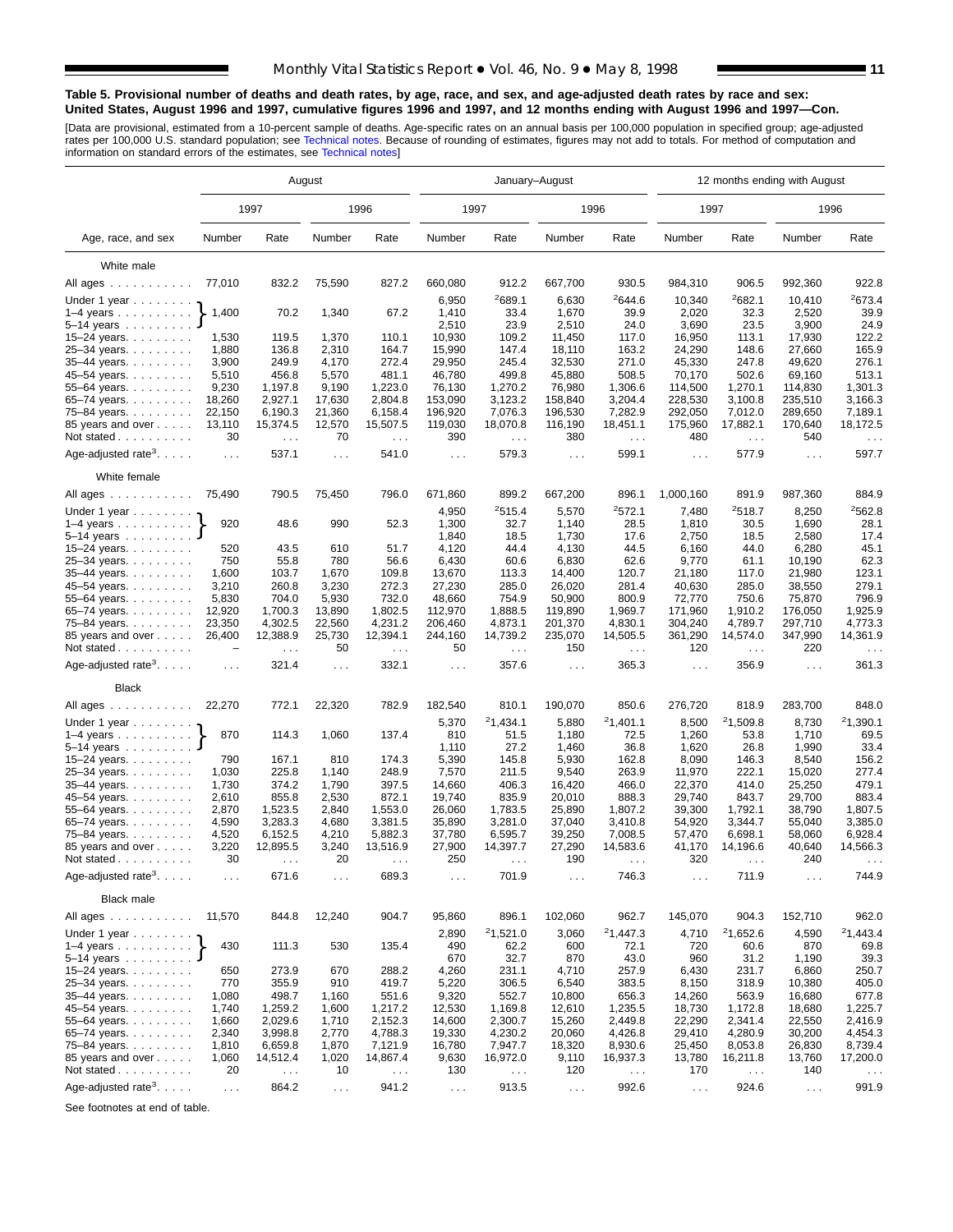#### **Table 5. Provisional number of deaths and death rates, by age, race, and sex, and age-adjusted death rates by race and sex: United States, August 1996 and 1997, cumulative figures 1996 and 1997, and 12 months ending with August 1996 and 1997—Con.**

[Data are provisional, estimated from a 10-p[ercent sample of deaths. Age](#page-16-0)-specific rates on an annual basis per 100,000 population in specified group; age-adjusted rates per 100,000 U.S. standard population; see Technical notes. Because of rounding of estimates, figures may not add to totals. For method of computation and<br>information on standard errors of the estimates, see Technical

|                                                                                               |                                        |                                           | August                                 |                                           |                                             | January-August                            |                                            |                                           |                                             | 12 months ending with August              |                                             |                                           |
|-----------------------------------------------------------------------------------------------|----------------------------------------|-------------------------------------------|----------------------------------------|-------------------------------------------|---------------------------------------------|-------------------------------------------|--------------------------------------------|-------------------------------------------|---------------------------------------------|-------------------------------------------|---------------------------------------------|-------------------------------------------|
|                                                                                               |                                        | 1997                                      |                                        | 1996                                      |                                             | 1997                                      |                                            | 1996                                      | 1997                                        |                                           |                                             | 1996                                      |
| Age, race, and sex                                                                            | Number                                 | Rate                                      | Number                                 | Rate                                      | Number                                      | Rate                                      | Number                                     | Rate                                      | Number                                      | Rate                                      | Number                                      | Rate                                      |
| <b>Black female</b>                                                                           |                                        |                                           |                                        |                                           |                                             |                                           |                                            |                                           |                                             |                                           |                                             |                                           |
| All ages                                                                                      | 10,700                                 | 706.4                                     | 10,090                                 | 673.5                                     | 86,680                                      | 732.4                                     | 88,010                                     | 749.5                                     | 131,650                                     | 741.8                                     | 131,000                                     | 745.1                                     |
| Under 1 year $\cdot$<br>1–4 years $\}$<br>5-14 years<br>15-24 years. $\ldots$<br>25-34 years. | 450<br>140<br>250                      | 120.0<br>59.5<br>104.3                    | 530<br>140<br>230                      | 139.4<br>60.3<br>95.4                     | 2,490<br>310<br>440<br>1,120<br>2,360       | 21,339.5<br>40.4<br>22.1<br>60.4<br>124.7 | 2,810<br>580<br>590<br>1,230<br>2,990      | 21,368.2<br>71.7<br>30.0<br>68.0<br>157.4 | 3,790<br>530<br>660<br>1,650<br>3,820       | 21,363.3<br>45.9<br>22.1<br>59.9<br>134.8 | 4,140<br>840<br>800<br>1,690<br>4,640       | 21,335.5<br>69.3<br>27.2<br>61.9<br>162.7 |
| 35-44 years.<br>45-54 years.                                                                  | 650<br>870                             | 264.4<br>521.6                            | 630<br>940                             | 262.5<br>592.5                            | 5,340<br>7,210                              | 278.4<br>559.3                            | 5,620<br>7,400                             | 299.4<br>600.6                            | 8,110<br>11,010                             | 282.2<br>571.1                            | 8,580<br>11,020                             | 305.4<br>599.6                            |
| 55-64 years.<br>65-74 years.<br>75-84 years.<br>85 years and over<br>Not stated               | 1,210<br>2,250<br>2,710<br>2,160<br>10 | 1,135.2<br>2,768.2<br>5,854.7<br>12,227.0 | 1,130<br>1,910<br>2,340<br>2,230<br>10 | 1,092.7<br>2,371.2<br>5,163.9<br>13,033.8 | 11,460<br>16,560<br>21,000<br>18,270<br>120 | 1,384.6<br>2,603.2<br>5,806.5<br>13,331.8 | 10,630<br>16,980<br>20,930<br>18,180<br>70 | 1,311.9<br>2,681.2<br>5,896.5<br>13,647.8 | 17,010<br>25,510<br>32,020<br>27,400<br>150 | 1,370.7<br>2.671.2<br>5,907.7<br>13,365.9 | 16,250<br>24,850<br>31,220<br>26,880<br>100 | 1,339.7<br>2,621.3<br>5,879.5<br>13,507.5 |
| Age-adjusted rate <sup>3</sup> . $\ldots$ .                                                   | $\sim 100$                             | $\sim$ $\sim$ $\sim$<br>515.8             | $\sim 100$                             | $\sim$ $\sim$ $\sim$<br>492.9             | $\sim$ $\sim$ $\sim$                        | $\sim$ $\sim$ $\sim$<br>537.4             | $\cdots$                                   | $\sim$ $\sim$ $\sim$<br>556.1             | $\sim 100$ km s $^{-1}$                     | $\sim$ $\sim$ $\sim$<br>545.6             | $\cdots$                                    | $\sim$ $\sim$ $\sim$<br>554.0             |

. . . Category not applicable.

– Quantity zero.

<sup>1</sup>Includes races other than white and black.

<sup>2</sup>Death rates under 1 year ([based on population estim](#page-16-0)ates) differ from infant mortality rates (based on live births); see [table 9](#page-15-0) for infant mortality rates.

3For method of computation, see Technical notes.

NOTES: Figures include all revisions received from the States. Cumulative and 12-month figures for the current year reflect revisions received for previous months, and figures for earlier years may differ from those previously published.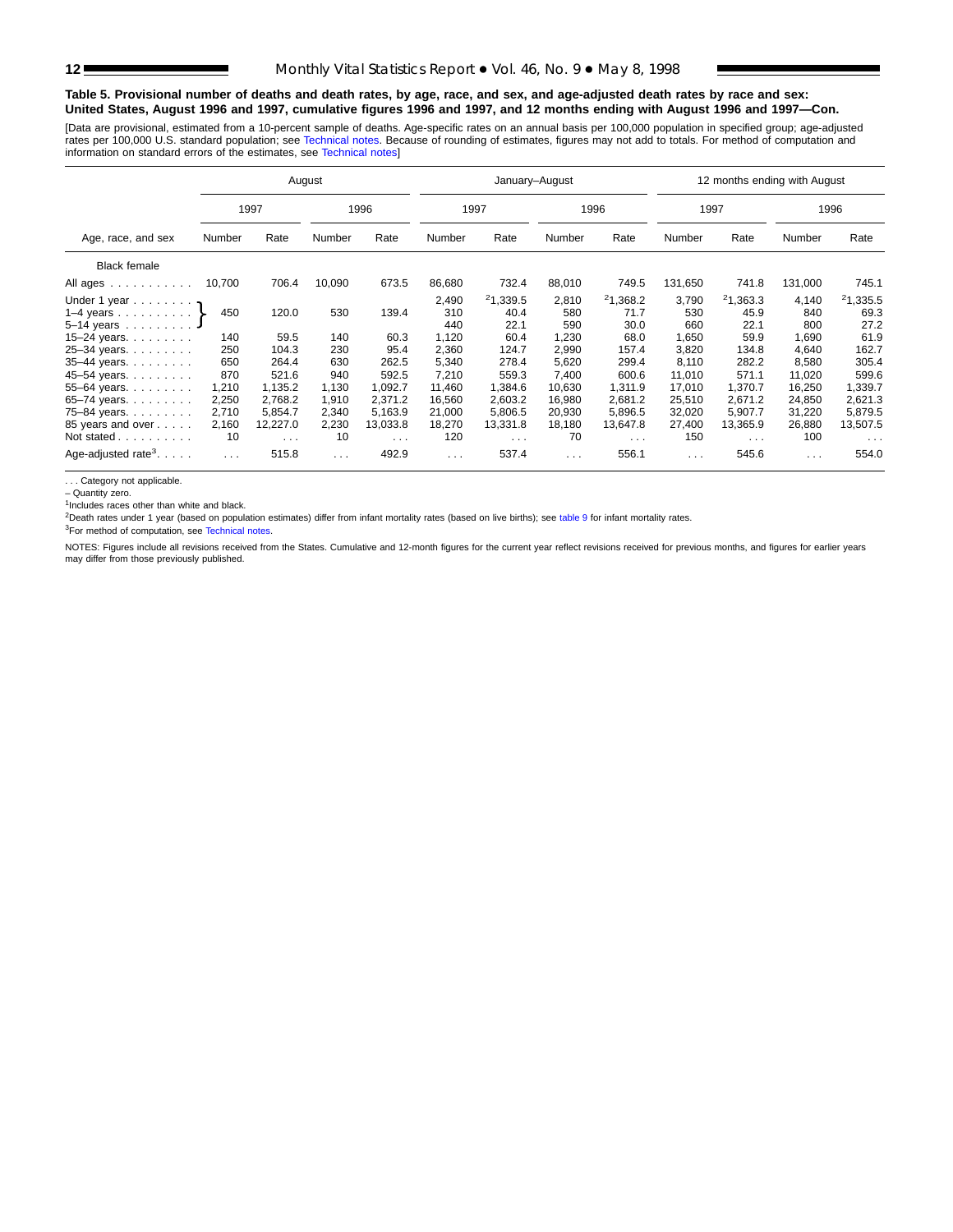#### <span id="page-12-0"></span>Table 6. Provisional number of deaths and death rates for 72 selected causes, Human immunodeficiency virus infection, and Alzheimer's disease: United States, August 1996 and 1997, cumulative figures 1996 and 1997, and 12 months ending with August 1996 and 1997

[Data are provisional, estimated from <sup>a</sup> 10-percent sample of deaths. Rates on an annual basis per 100,000 estimated population. Because of rounding of [estimates,](#page-16-0) figures may not add to totals. For method of computation and information on standard errors of the estimates, see [Technical](#page-16-0) notes. For explanation of asterisks preceding cause-of-death categories, see Technical notes]

|                                                                                                 |              | August      |              |             | January-August  |             |                 |             | 12 months ending with August |             |                 |             |
|-------------------------------------------------------------------------------------------------|--------------|-------------|--------------|-------------|-----------------|-------------|-----------------|-------------|------------------------------|-------------|-----------------|-------------|
|                                                                                                 | 1997         |             | 1996         |             | 1997            |             | 1996            |             | 1997                         |             | 1996            |             |
| Cause of death (Based on the Ninth Revision, International Classification of Diseases, 1975)    | Number       | Rate        | Number Rate  |             | Number          | Rate        | Number          | Rate        | Number                       | Rate        | Number          | Rate        |
|                                                                                                 | 178.000      | 781.8       | 176.000      | 783.8       | 1,542,000       | 867.3       | 1,551,000       | 878.8       | 2,303,000                    | 863.1       | 2.303.000       | 871.0       |
|                                                                                                 |              |             |              |             |                 |             |                 |             |                              |             |                 |             |
|                                                                                                 | 70           |             | 80           |             | 550             | 0.3         | 580             | 0.3         | 780                          | 0.3         | 760             | 0.3         |
|                                                                                                 | 70           |             | 60           |             | 690             | 0.4         | 610             | 0.3         | 1,090                        | 0.4         | 1,060           | 0.4         |
|                                                                                                 | 60           |             | 40           |             | 550             | 0.3         | 480             | 0.3         | 870                          | 0.3         | 870             | 0.3         |
|                                                                                                 | 10           |             | 20           |             | 140             | 0.1         | 130             | 0.1         | 220                          | 0.1         | 200             | 0.1         |
|                                                                                                 |              |             |              |             | 20              | $\star$     | 10              |             | 20                           |             | 20              |             |
|                                                                                                 |              |             |              | $\star$     |                 |             |                 |             |                              |             |                 |             |
|                                                                                                 | 20           |             |              | 7.2         | 230             | 0.1         | 190             | 0.1         | 310                          | 0.1         | 210             | 0.1         |
|                                                                                                 | 1,640        | 7.2         | 1,610        |             | 14,770          | 8.3         | 14,600          | 8.3         | 21,840                       | 8.2         | 21,190          | 8.0         |
|                                                                                                 |              |             |              | $\star$     | 10              | $\star$     |                 |             | 10                           |             |                 |             |
|                                                                                                 | 320          | 1.4         | 330          | 1.5         | 2,760           | 1.6         | 2,450           | 1.4         | 4,130                        | 1.5         | 3,690           | 1.4         |
|                                                                                                 |              |             | 10           |             | 40              |             | 10              |             | 60                           |             | 40              |             |
| All other infectious and parasitic                                                              |              |             |              |             |                 |             |                 |             |                              |             |                 |             |
| diseases <sup>1</sup> 001–003,005,020–032,037,039–041,*042–*044,046–054,056–066,071–088,098–139 | 1,440        | 6.3         | 2,850        | 12.7        | 15,190          | 8.5         | 26,950          | 15.3        | 26,180                       | 9.8         | 42,750          | 16.2        |
| 140–208.  140–208. Malignant neoplasms of lymphatic and hematopoietic tissues  140–208          | 45.120       | 198.4       | 44.610       | 198.4       | 355.340         | 199.8       | 359.930         | 204.0       | 537.740                      | 201.6       | 537.860         | 203.5       |
| 140–149. Malignant neoplasms of lip, oral cavity, and pharynx140–149                            | 680          | 3.0         | 560          | 2.5         | 5.220           | 2.9         | 5.140           | 2.9         | 7.920                        | 3.0         | 7.790           | 2.9         |
| Malignant neoplasms of digestive organs and peritoneum150–159                                   | 10,460       | 46.0        | 10,210       | 45.4        | 82,660          | 46.5        | 83,590          | 47.4        | 125,920                      | 47.2        | 125,130         | 47.3        |
|                                                                                                 | 13,130       | 57.7        | 12,930       | 57.5        | 103,870         | 58.4        | 105,110         | 59.6        | 157,820                      | 59.2        | 156,840         | 59.3        |
|                                                                                                 | 3,470        | 15.2        | 3,870        | 17.2        | 27,180          | 15.3        | 29,570          | 16.7        | 41,150                       | 15.4        | 44,230          | 16.7        |
|                                                                                                 | 4,710        | 20.7        | 4,970        | 22.1        | 39.850          | 22.4        | 39.990          | 22.7        | 60.090                       | 22.5        | 60.110          | 22.7        |
|                                                                                                 | 1.890        | 8.3         | 1,950        | 8.7         | 15.970          | 9.0         | 15,200          | 8.6         | 23.800                       | 8.9         | 22.660          | 8.6         |
|                                                                                                 | 6,020        | 26.5        | 5,730        | 25.5        | 42,980          | 24.2        | 44,180          | 25.0        | 65,060                       | 24.4        | 65,850          | 24.9        |
|                                                                                                 | 1,540        | 6.8         | 1,630        | 7.2         | 13,640          | 7.7         | 13,910          | 7.9         | 20,060                       | 7.5         | 20,110          | 7.6         |
|                                                                                                 | 3,220        | 14.2        | 2,760        | 12.3        | 23,980          | 13.5        | 23,240          | 13.2        | 35,930                       | 13.5        | 35,140          | 13.3        |
| Benign neoplasms, carcinoma in situ, and neoplasms of uncertain behavior and                    |              |             |              |             |                 |             |                 |             |                              |             |                 |             |
|                                                                                                 | 660          | 2.9<br>21.6 | 570          | 2.5<br>19.9 | 5.160           | 2.9<br>23.2 | 5.330           | 3.0<br>23.2 | 7.480<br>61.750              | 2.8<br>23.1 | 7.840<br>59.740 | 3.0<br>22.6 |
|                                                                                                 | 4,910<br>290 | 1.3         | 4,480<br>250 | 1.1         | 41,290<br>2,370 |             | 41,010<br>2,640 | 1.5         | 3,530                        | 1.3         | 3,970           | 1.5         |
| Anemias                                                                                         | 380          | 1.7         | 300          | 1.3         | 2,830           | 1.3<br>1.6  | 2,570           | 1.4         | 4,230                        | 1.6         | 4,070           | 1.5         |
|                                                                                                 | 10           |             | 50           |             | 400             | 0.2         | 400             | 0.2         | 590                          | 0.2         | 570             | 0.2         |
|                                                                                                 | 68,640       | 301.8       | 69,110       | 307.4       | 627,870         | 353.1       | 632,880         | 358.7       | 936,620                      | 351.1       | 938,400         | 355.0       |
|                                                                                                 | 51.930       | 228.3       | 53.400       | 237.5       | 482.680         | 271.5       | 491.930         | 278.8       | 719.880                      | 269.8       | 728.130         | 275.4       |
|                                                                                                 | 400          | 1.8         | 460          | 2.0         | 3,080           | 1.7         | 3,480           | 2.0         | 4,460                        | 1.7         | 4,900           | 1.9         |
|                                                                                                 | 2,130        | 9.4         | 1,900        | 8.4         | 17,870          | 10.0        | 17,710          | 10.0        | 26,180                       | 9.8         | 25,570          | 9.7         |
|                                                                                                 | 140          | 0.6         | 170          | 0.8         | 1.470           | 0.8         | 1.490           | 0.8         | 2.190                        | 0.8         | 2.220           | 0.8         |
|                                                                                                 | 33.030       | 145.2       | 35.010       | 155.7       | 309.900         | 174.3       | 318.440         | 180.5       | 464.470                      | 174.1       | 472.180         | 178.6       |
|                                                                                                 | 14,990       | 65.9        | 15.600       | 69.4        | 138.790         | 78.1        | 144,200         | 81.7        | 208.480                      | 78.1        | 214.130         | 81.0        |
|                                                                                                 | 220          | 1.0         | 210          | 0.9         | 1.970           | 1.1         | 1.800           | 1.0         | 2.870                        | 1.1         | 2.650           | 1.0         |
|                                                                                                 | 30           |             | 30           |             | 420             | 0.2         | 510             | 0.3         | 590                          | 0.2         | 770             | 0.3         |
| Old myocardial infarction and other forms of                                                    |              |             |              |             |                 |             |                 |             |                              |             |                 |             |
|                                                                                                 | 17,780       | 78.2        | 19,160       | 85.2        | 168,710         | 94.9        | 171,930         | 97.4        | 252,520                      | 94.7        | 254,630         | 96.3        |
|                                                                                                 | 1,220        | 5.4         | 1,010        | 4.5         | 11,260          | 6.3         | 10,990          | 6.2         | 16,750                       | 6.3         | 16,040          | 6.1         |
|                                                                                                 | 15,010       | 66.0        | 14,860       | 66.1        | 139,110         | 78.2        | 139,840         | 79.3        | 205,840                      | 77.2        | 207,220         | 78.4        |
|                                                                                                 | 800          | 3.5         | 750          | 3.3         | 8.810           | 4.9         | 7.910           | 4.5         | 13.080                       | 4.9         | 11.850          | 4.5         |
|                                                                                                 | 12,550       | 55.2        | 11,830       | 52.6        | 106,820         | 60.1        | 105,500         | 59.8        | 159,870                      | 59.9        | 156,740         | 59.3        |
| Intracerebral and other intracranial hemorrhage 431-432                                         | 2,240        | 9.8         | 1,810        | 8.0         | 16,850          | 9.5         | 15,250          | 8.6         | 25,110                       | 9.4         | 22,140          | 8.4         |
| Cerebral thrombosis and unspecified occlusion of cerebral arteries. 434.0,434.9                 | 920          | 4.0         | 1,000        | 4.4         | 8,140           | 4.6         | 8,030           | 4.5         | 12,570                       | 4.7         | 12,340          | 4.7         |
|                                                                                                 | 70           |             | 20           |             | 360             | 0.2         | 400             | 0.2         | 760                          | 0.3         | 640             | 0.2         |
| All other and late effects of cerebrovascular diseases 430,433,435–438                          | 9.320        | 41.0        | 9.000        | 40.0        | 81.470          | 45.8        | 81,820          | 46.4        | 121,430                      | 45.5        | 121,620         | 46.0        |
|                                                                                                 |              |             |              |             |                 |             |                 |             |                              |             |                 |             |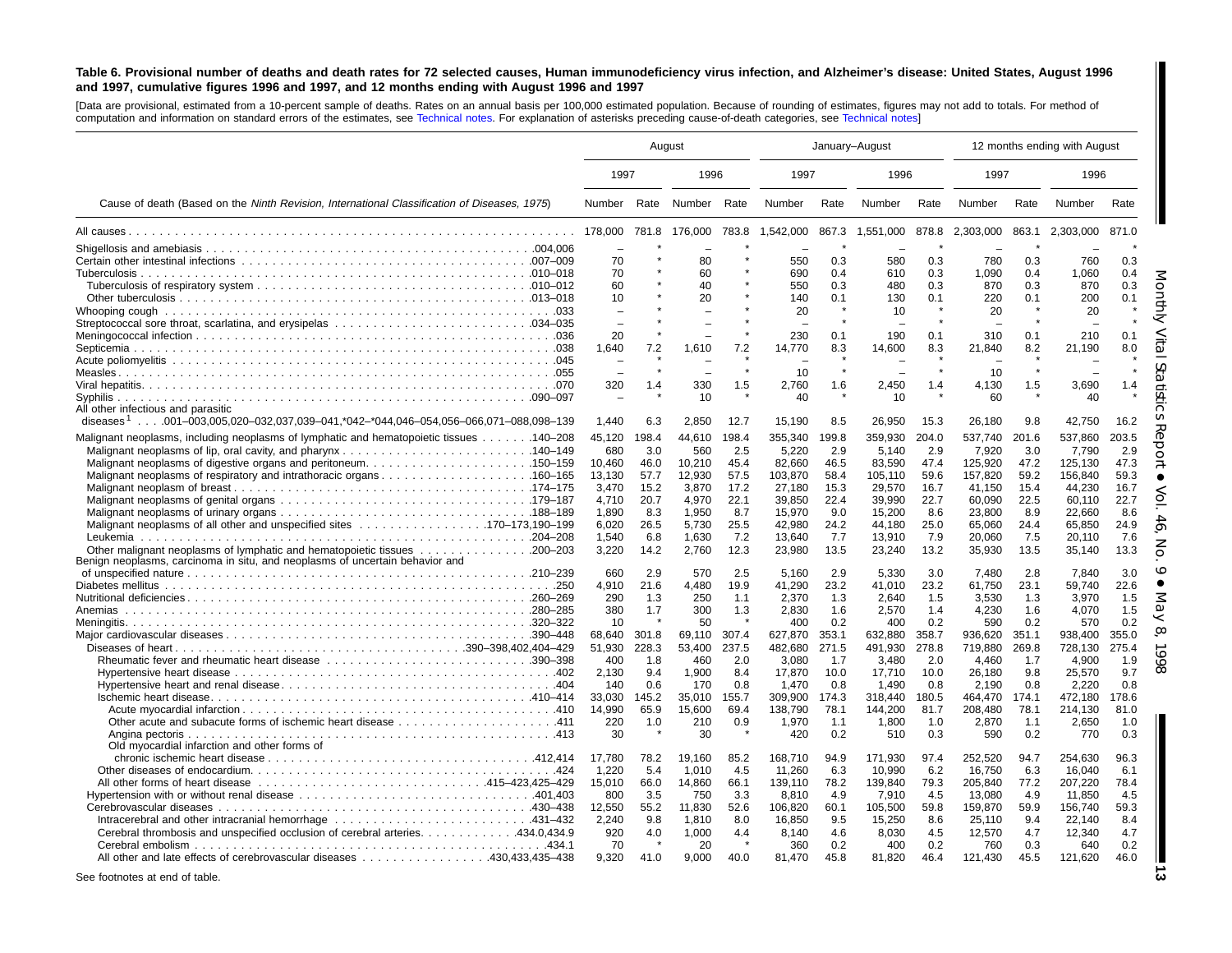#### Table 6. Provisional number of deaths and death rates for 72 selected causes, Human immunodeficiency virus infection, and Alzheimer's disease: United States, August 1996 and 1997, cumulative figures 1996 and 1997, and 12 months ending with August 1996 and 1997-Con.

[Data are provisional, estimated from <sup>a</sup> 10-percent sample of deaths. Rates on an annual basis per 100,000 estimated population. Because of rounding of estimates, figures may not add to totals. For method of computation and information on standard errors of the estimates, see [Technical](#page-16-0) notes. For explanation of asterisks preceding cause-of-death categories, see [Technical](#page-16-0) notes]

|                                                                                                                                    |                                                  | August                                     |                                                  |                                            |                                                         | January-August                             |                                                         |                                            |                                                         | 12 months ending with August               |                                                         |                                            |
|------------------------------------------------------------------------------------------------------------------------------------|--------------------------------------------------|--------------------------------------------|--------------------------------------------------|--------------------------------------------|---------------------------------------------------------|--------------------------------------------|---------------------------------------------------------|--------------------------------------------|---------------------------------------------------------|--------------------------------------------|---------------------------------------------------------|--------------------------------------------|
|                                                                                                                                    | 1997                                             |                                            | 1996                                             |                                            | 1997                                                    |                                            | 1996                                                    |                                            | 1997                                                    |                                            | 1996                                                    |                                            |
| Cause of death (Based on the Ninth Revision, International Classification of Diseases, 1975)                                       | Number                                           |                                            | Rate Number                                      | Rate                                       | Number                                                  | Rate                                       | Number                                                  | Rate                                       | Number                                                  | Rate                                       | Number                                                  | Rate                                       |
| Other diseases of arteries, arterioles, and capillaries441–448                                                                     | 1.180<br>2,180                                   | 5.2<br>9.6                                 | 1,070<br>2,060                                   | 4.8<br>9.2                                 | 10,830<br>18,740                                        | 6.1<br>10.5                                | 10,350<br>17,180                                        | 5.9<br>9.7                                 | 16,050<br>27,740                                        | 6.0<br>10.4                                | 15.640<br>26,040                                        | 5.9<br>9.9                                 |
|                                                                                                                                    | 30<br>5,060<br>5,060                             | 22.2<br>22.2                               | 50<br>4,930<br>4,930                             | 21.9<br>21.9                               | 400<br>58,310<br>57,540<br>770                          | 0.2<br>32.8<br>32.4<br>0.4                 | 340<br>55,500<br>55,050<br>450                          | 0.2<br>31.5<br>31.2<br>0.3                 | 460<br>84,370<br>83,390<br>980                          | 0.2<br>31.6<br>31.3<br>0.4                 | 460<br>80.230<br>79,700<br>530                          | 0.2<br>30.4<br>30.1<br>0.2                 |
| Other chronic obstructive pulmonary diseases and allied conditions 494–496                                                         | 7,530<br>180<br>1,320<br>390<br>5,630            | 33.1<br>0.8<br>5.8<br>1.7<br>24.7          | 7,380<br>120<br>1,130<br>550<br>5,580            | 32.8<br>0.5<br>5.0<br>2.4<br>24.8          | 74.660<br>2.140<br>12,350<br>3.640<br>56,530            | 42.0<br>1.2<br>6.9<br>2.1<br>31.8          | 72.990<br>2.200<br>11,700<br>3.450<br>55,640            | 41.4<br>1.2<br>6.6<br>1.9<br>31.5          | 107,130<br>2,890<br>17,440<br>5.340<br>81,460           | 40.2<br>1.1<br>6.5<br>2.0<br>30.5          | 103.910<br>3.020<br>16,710<br>5.110<br>79,070           | 39.3<br>1.1<br>6.3<br>1.9<br>29.9          |
| Hernia of abdominal cavity and intestinal obstruction without                                                                      | 330<br>40                                        | 1.4<br>$\star$                             | 390<br>40                                        | 1.7<br>$\star$                             | 3,390<br>250                                            | 1.9<br>0.1                                 | 3,340<br>320                                            | 1.9<br>0.2                                 | 4,830<br>400                                            | 1.8<br>0.1                                 | 5,190<br>420                                            | 2.0<br>0.2                                 |
| Acute glomerulonephritis and nephrotic syndrome 580–581<br>Chronic glomerulonephritis, nephritis and nephropathy, not specified as | 560<br>1,980<br>190<br>2,180<br>40               | 2.5<br>8.7<br>0.8<br>9.6<br>$\star$        | 450<br>1,870<br>240<br>1,920                     | 2.0<br>8.3<br>1.1<br>8.5<br>$\star$        | 4.160<br>16,800<br>1,800<br>17,830<br>210               | 2.3<br>9.4<br>1.0<br>10.0<br>0.1           | 4,230<br>16,200<br>1,820<br>17,900<br>120               | 2.4<br>9.2<br>1.0<br>10.1<br>0.1           | 6,380<br>25,070<br>2,660<br>26,910<br>310               | 2.4<br>9.4<br>1.0<br>10.1<br>0.1           | 5,970<br>24,240<br>2,710<br>26.020<br>190               | 2.3<br>9.2<br>1.0<br>9.8<br>0.1            |
| Renal failure, disorders resulting from impaired renal function, and                                                               | 90<br>2,050<br>80                                | 9.0                                        | 110<br>1,810<br>30                               | 0.5<br>8.0<br>$\star$                      | 1.070<br>16,550<br>490                                  | 0.6<br>9.3<br>0.3                          | 1,120<br>16,660<br>640                                  | 0.6<br>9.4<br>0.4                          | 1,750<br>24,860<br>750                                  | 0.7<br>9.3<br>0.3                          | 1,640<br>24,190<br>810                                  | 0.6<br>9.2<br>0.3                          |
|                                                                                                                                    | 30<br>30                                         |                                            | 20<br>10                                         |                                            | 280<br>170                                              | 0.2<br>0.1                                 | 280<br>190                                              | 0.2<br>0.1                                 | 410<br>260                                              | 0.2<br>0.1                                 | 430<br>330                                              | 0.2<br>0.1                                 |
| Birth trauma, intrauterine hypoxia, birth asphyxia, and                                                                            | $\overline{\phantom{a}}$<br>30<br>910<br>1.080   | $\star$<br>4.0<br>4.7                      | $\overline{\phantom{0}}$<br>10<br>960<br>1,040   | $\star$<br>$\star$<br>4.3<br>4.6           | 40<br>130<br>7,770<br>8.090                             | 0.1<br>4.4<br>4.5                          | 20<br>170<br>7.660<br>8,610                             | 0.1<br>4.3<br>4.9                          | 40<br>220<br>11,580<br>12,380                           | 0.1<br>4.3<br>4.6                          | 30<br>300<br>11.690<br>12,850                           | 0.1<br>4.4<br>4.9                          |
|                                                                                                                                    | 170<br>910<br>4,230<br>17,630                    | 0.7<br>4.0<br>18.6<br>77.5                 | 180<br>870<br>3,330<br>16,560                    | 0.8<br>3.9<br>14.8<br>73.7                 | 1,290<br>6,800<br>31,390<br>154,840                     | 0.7<br>3.8<br>17.6<br>87.1                 | 1,370<br>7,240<br>27,950<br>146,630                     | 0.8<br>4.1<br>15.8<br>83.1                 | 2,070<br>10,300<br>45,210<br>227,250                    | 0.8<br>3.9<br>16.9<br>85.2                 | 1,980<br>10,870<br>42,110<br>217,050                    | 0.7<br>4.1<br>15.9<br>82.1                 |
|                                                                                                                                    | 7.920<br>3.770<br>4,150<br>2,380<br>1.880<br>160 | 34.8<br>16.6<br>18.2<br>10.5<br>8.3<br>0.7 | 7.940<br>3.710<br>4,230<br>2,760<br>1,730<br>220 | 35.3<br>16.5<br>18.8<br>12.3<br>7.7<br>1.0 | 59.050<br>28.160<br>30,890<br>18,840<br>12.600<br>1,500 | 33.2<br>15.8<br>17.4<br>10.6<br>7.1<br>0.8 | 60,280<br>28.390<br>31,890<br>20,150<br>13,790<br>1,580 | 34.2<br>16.1<br>18.1<br>11.4<br>7.8<br>0.9 | 89.530<br>43.470<br>46,060<br>28,860<br>19,700<br>2,240 | 33.6<br>16.3<br>17.3<br>10.8<br>7.4<br>0.8 | 91,060<br>44.140<br>46,910<br>29,650<br>21.290<br>2,240 | 34.4<br>16.7<br>17.7<br>11.2<br>8.1<br>0.8 |
|                                                                                                                                    | 970<br>1.700                                     | 4.3<br>7.5                                 | 2.340<br>1.620                                   | 10.4<br>7.2                                | 11.320<br>15,480                                        | 6.4<br>8.7                                 | 22.780<br>14,600                                        | 12.9<br>8.3                                | 19.780<br>22,820                                        | 7.4<br>8.6                                 | 36.410<br>21,670                                        | 13.8<br>8.2                                |

- Quantity zero. \* Figure does not meet standards of reliability or precision; see Technical notes.

1Includes data for deaths due to Human immunodeficiency virus infection (categories \*042-\*044) shown separately below; see [Technical](#page-16-0) notes.

<sup>2</sup>Included in All other infectious and parasitic diseases shown above.

NOTES: Figures include all revisions received from the States. Cumulative and 12-month figures for the current year reflect revisions received for previous months, and figures for earlier years may differ from those previo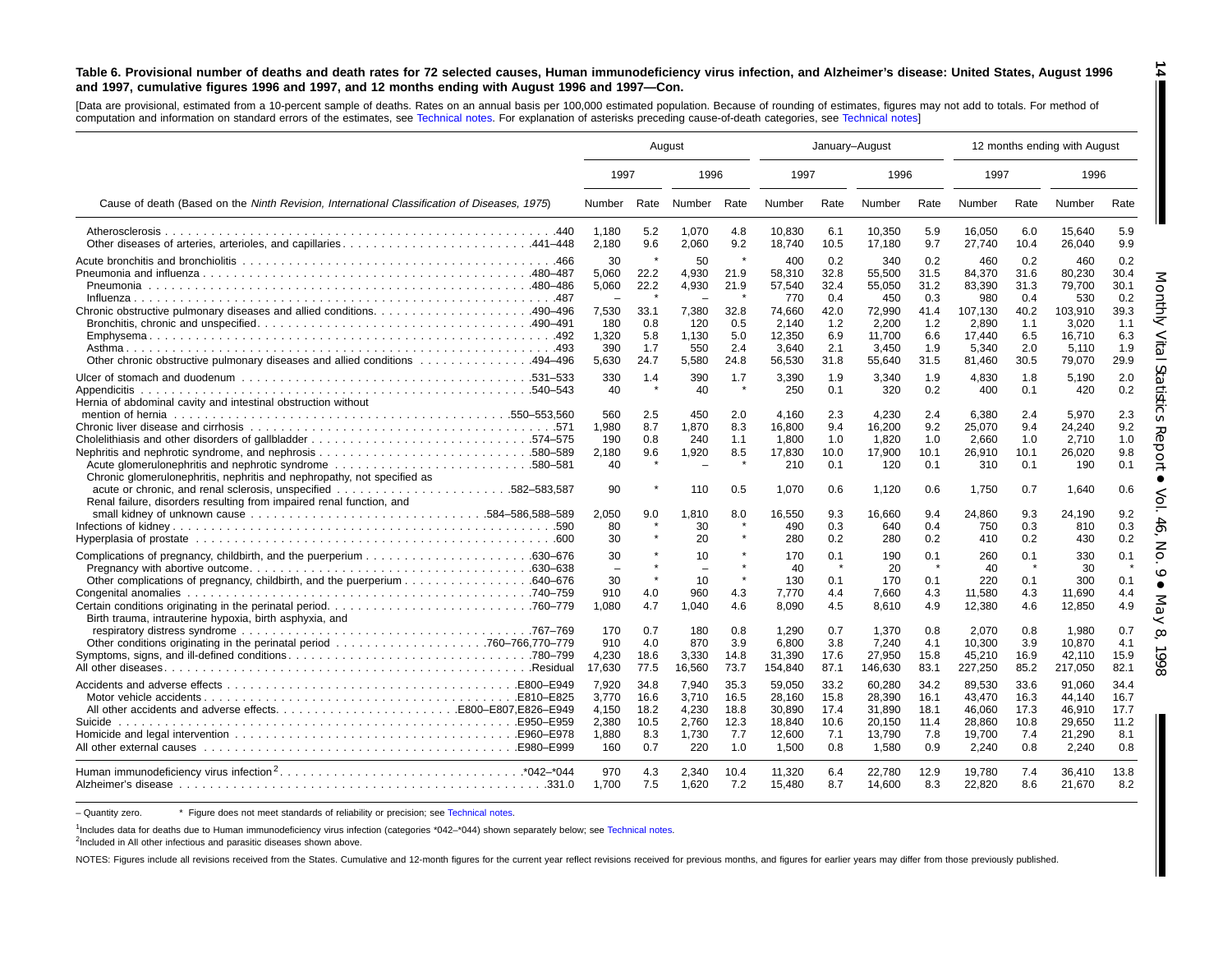#### Table 7. Provisional number of deaths and death rates for 16 selected subcategories of Malignant neoplasms, including neoplasms of lymphatic and hematopoietic tissues: United States, August 1996 and 1997, cumulative figures 1996 and 1997, and 12 months ending with August 1996 and 1997

[Data are provisional, estimated from <sup>a</sup> 10-percent sample of deaths. Rates on an annual basis per 100,000 estimated population. Because of rounding of estimates, figures may not add to totals. For method of computation and information on standard errors of the estimates, see [Technical](#page-16-0) notes]

|                                                                                              |                                                                        |                                                                | August                                                               |                                                                | January-August                                                                    |                                                                |                                                                                   |                                                                |                                                                                      |                                                                 | 12 months ending with August                                                         |                                                                |
|----------------------------------------------------------------------------------------------|------------------------------------------------------------------------|----------------------------------------------------------------|----------------------------------------------------------------------|----------------------------------------------------------------|-----------------------------------------------------------------------------------|----------------------------------------------------------------|-----------------------------------------------------------------------------------|----------------------------------------------------------------|--------------------------------------------------------------------------------------|-----------------------------------------------------------------|--------------------------------------------------------------------------------------|----------------------------------------------------------------|
|                                                                                              | 1997                                                                   |                                                                | 1996                                                                 |                                                                | 1997                                                                              |                                                                | 1996                                                                              |                                                                | 1997                                                                                 |                                                                 | 1996                                                                                 |                                                                |
| Cause of death (Based on the Ninth Revision, International Classification of Diseases, 1975) | Number                                                                 | Rate                                                           | Number                                                               | Rate                                                           | Number                                                                            | Rate                                                           | Number                                                                            | Rate                                                           | Number                                                                               | Rate                                                            | Number                                                                               | Rate                                                           |
| Malignant neoplasms, including neoplasms of lymphatic and hematopoietic tissues 1140–208     | 45,120                                                                 | 198.4                                                          | 44,610                                                               | 198.4                                                          | 355,340                                                                           | 199.8                                                          | 359,930                                                                           | 204.0                                                          | 537.740                                                                              | 201.6                                                           | 537,860                                                                              | 203.5                                                          |
| Malignant neoplasms of colon, rectum, rectosigmoid junction, and anus 153,154                | 930<br>1.250<br>4,330<br>2,350<br>12,710<br>710<br>330<br>490<br>1,140 | 4.1<br>5.5<br>19.0<br>10.3<br>55.9<br>3.1<br>1.4<br>2.1<br>5.0 | 950<br>800<br>4,820<br>2,240<br>12,590<br>630<br>360<br>540<br>1,120 | 4.2<br>3.6<br>21.4<br>10.0<br>56.0<br>2.8<br>1.6<br>2.4<br>5.0 | 7,260<br>8,660<br>36,410<br>18,150<br>100,780<br>4,890<br>2,960<br>4,200<br>9,230 | 4.1<br>4.9<br>20.5<br>10.2<br>56.7<br>2.7<br>1.7<br>2.4<br>5.2 | 7,350<br>8,530<br>37,930<br>18,280<br>101,660<br>4,730<br>2,850<br>3,900<br>9,040 | 4.2<br>4.8<br>21.5<br>10.4<br>57.6<br>2.7<br>1.6<br>2.2<br>5.1 | 11,050<br>13,520<br>55,730<br>27,470<br>152,880<br>7,200<br>4,580<br>6,090<br>13,690 | -4.1<br>5.1<br>20.9<br>10.3<br>57.3<br>2.7<br>1.7<br>2.3<br>5.1 | 10,640<br>13,080<br>56,170<br>27,400<br>151,590<br>6,860<br>4,550<br>5,940<br>13,650 | 4.0<br>4.9<br>21.2<br>10.4<br>57.3<br>2.6<br>1.7<br>2.2<br>5.2 |
| Malignant neoplasms of kidney and other and unspecified urinary organs 189                   | 2,550<br>1,010<br>890<br>1,070<br>130<br>2,030<br>1,060                | 11.2<br>4.4<br>3.9<br>4.7<br>0.6<br>8.9<br>4.7                 | 2,780<br>1,030<br>930<br>880<br>120<br>1,940<br>690                  | 12.4<br>4.6<br>4.1<br>3.9<br>0.5<br>8.6<br>3.1                 | 22,210<br>8,070<br>7.900<br>7.330<br>980<br>16,060<br>6,940                       | 12.5<br>4.5<br>4.4<br>4.1<br>0.5<br>9.0<br>3.9                 | 22,940<br>7,560<br>7,640<br>7.640<br>1,050<br>15,250<br>6,940                     | 13.0<br>4.3<br>4.3<br>4.3<br>0.6<br>8.6<br>3.9                 | 33,770<br>11,770<br>12,020<br>11,280<br>1,390<br>23,980<br>10,560                    | 12.7<br>4.4<br>4.5<br>4.2<br>0.5<br>9.0<br>4.0                  | 34,060<br>11,320<br>11,340<br>11,650<br>1,520<br>23,230<br>10,400                    | 12.9<br>4.3<br>4.3<br>4.4<br>0.6<br>8.8<br>3.9                 |

<sup>1</sup>Includes figures for subcategories not shown below.

NOTES: Figures include all revisions received from the States. Cumulative and 12-month figures for the current year reflect revisions received for previous months, and figures for earlier years may differ from those previo

#### Table 8. Provisional number of deaths and death rates for firearm mortality: United States, August 1996 and 1997, cumulative figures 1996 and 1997, and 12 months ending with **August 1996 and 1997**

[Data are provisional, estimated from <sup>a</sup> 10-percent sample of deaths. Rates on an annual basis per 100,000 estimated population. Because of rounding of estimates, figures may not add to totals. For method of computation and information on standard errors of the estimates, see [Technical](#page-16-0) notes]

|                                                                                                          | August     |      |              |            | January-August |            |               |            |                 |            | 12 months ending with August |            |
|----------------------------------------------------------------------------------------------------------|------------|------|--------------|------------|----------------|------------|---------------|------------|-----------------|------------|------------------------------|------------|
|                                                                                                          | 1997       |      | 1996         |            | 1997           |            | 1996          |            | 1997            |            | 1996                         |            |
| Cause of death (Based on the Ninth Revision, International Classification of Diseases, 1975)             | Number     | Rate | Number       | Rate       | Number         | Rate       | Number        | Rate       | Number          | Rate       | Number                       | Rate       |
| lnjury by firearms E922, E955.0–E955.4, E965.0–965.4, E970, E985.0–E985.4                                | 2.850      | 12.5 | 2.940        | 13.1       | 21.130         | 11.9       | 22.960        | 13.0       | 32.630          | 12.2       | 34,890                       | 13.2       |
|                                                                                                          | 80<br>.380 | 6.1  | 120<br>1.600 | 0.5<br>7.1 | 720<br>11.260  | 0.4<br>6.3 | 820<br>12.340 | 0.5<br>7.0 | 1.230<br>17.270 | 0.5<br>6.5 | 1,380<br>18.130              | 0.5<br>6.9 |
| Injury by firearms, undetermined whether accidentally or purposely inflicted $\dots$ .<br>E985.0-E985.4. | .350<br>40 | 5.9  | 1,200<br>20  | 5.3        | 8.990<br>160   | 5.1<br>0.1 | 9.650<br>150  | 5.5<br>0.1 | 13.910<br>220   | 5.2<br>0.1 | 15.160<br>220                | 5.7<br>0.1 |

\* Figure does not meet standards of reliability or precision; see Technical notes.

NOTES: Figures include all revisions received from the States. [Cumulative](#page-16-0) and 12-month figures for the current year reflect revisions received for previous months, and figures for earlier years may differ from those previo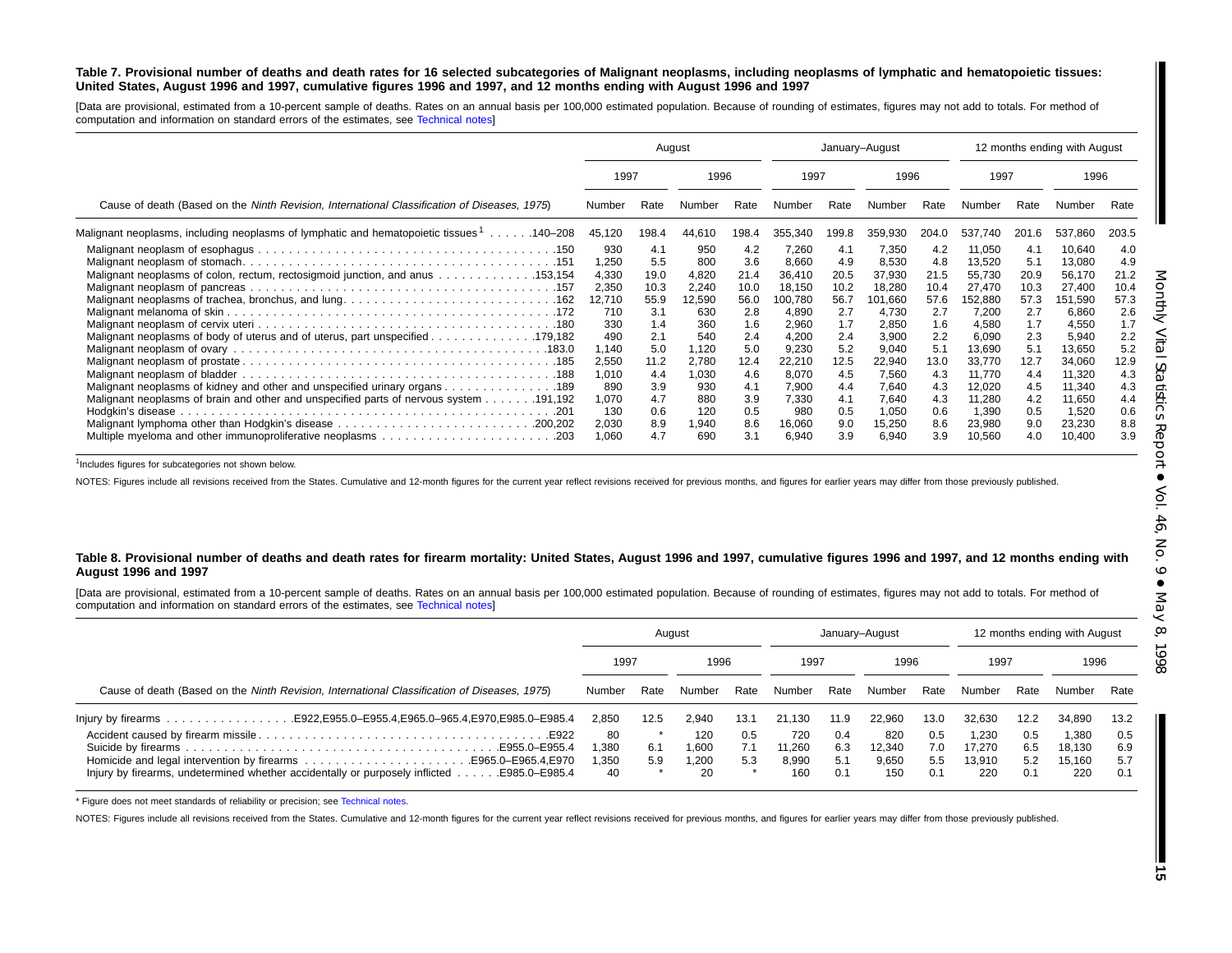#### <span id="page-15-0"></span>Table 9. Provisional number of deaths under 1 year and infant mortality rates, by age and for 10 selected causes: United States, August 1996 and 1997, cumulative figures 1996 **and 1997, and 12 months ending with August 1996 and 1997**

[Data are provisional, estimated from <sup>a</sup> 10-percent sample of deaths. Rates on an annual basis per 100,000 live births. Because of rounding of estimates, figures may not add to totals. For method of computation and information on standard errors of the estimates, see [Technical](#page-16-0) notes]

|                                                                                                      | August                                                  |                                         |                                                                |                                                 | January-August                                                               |                                                                       |                                                                              |                                                                              | 12 months ending with August                                                  |                                                                       |                                                                                |                                                                              |  |
|------------------------------------------------------------------------------------------------------|---------------------------------------------------------|-----------------------------------------|----------------------------------------------------------------|-------------------------------------------------|------------------------------------------------------------------------------|-----------------------------------------------------------------------|------------------------------------------------------------------------------|------------------------------------------------------------------------------|-------------------------------------------------------------------------------|-----------------------------------------------------------------------|--------------------------------------------------------------------------------|------------------------------------------------------------------------------|--|
|                                                                                                      |                                                         | 1997                                    |                                                                | 1996                                            |                                                                              | 1997                                                                  |                                                                              | 1996                                                                         |                                                                               | 1997                                                                  |                                                                                | 1996                                                                         |  |
| Age and cause of death (Based on the Ninth Revision, International Classification of Diseases, 1975) | Number                                                  | Rate                                    | Number                                                         | Rate                                            | Number                                                                       | Rate                                                                  | Number                                                                       | Rate                                                                         | Number                                                                        | Rate                                                                  | Number                                                                         | Rate                                                                         |  |
|                                                                                                      | 2,200                                                   | 684.5                                   | 2,200                                                          | 665.6                                           | 17,900                                                                       | 701.0                                                                 | 18.700                                                                       | 729.                                                                         | 27,200                                                                        | 706.6                                                                 | 28,200                                                                         | 734.2                                                                        |  |
|                                                                                                      | 520. ا<br>710                                           | 467.4<br>218.3                          | 1,620<br>620                                                   | 480.9<br>184.1                                  | 11,420<br>6,440                                                              | 448.4<br>252.9                                                        | 12,440<br>6,280                                                              | 484.5<br>244.6                                                               | 17,450<br>9,760                                                               | 453.1<br>253.4                                                        | 18,600<br>9,610                                                                | 484.1<br>250.1                                                               |  |
| .480–487<br>All other causes.<br>.Residual                                                           | -<br>530<br>250<br>20<br>50<br>100<br>660<br>180<br>430 | 163.0<br>76.9<br>203.0<br>55.4<br>132.2 | 20<br>20<br>530<br>270<br>10<br>30<br>140<br>590<br>160<br>480 | 157.3<br>80.2<br>41.6<br>175.1<br>47.5<br>142.5 | 130<br>150<br>4.250<br>2,090<br>60<br>330<br>830<br>4,610<br>290. ا<br>4.110 | 5.1<br>5.9<br>166.9<br>82.1<br>13.0<br>32.6<br>181.0<br>50.7<br>161.4 | 160<br>230<br>4.210<br>2,550<br>140<br>390<br>810<br>4.640<br>1,800<br>3.800 | 6.2<br>9.0<br>164.0<br>99.3<br>5.5<br>15.2<br>31.5<br>180.7<br>70.1<br>148.0 | 190<br>250<br>6,560<br>3,110<br>90<br>460<br>1.410<br>7.070<br>2,100<br>5,970 | 4.9<br>6.5<br>170.3<br>80.7<br>11.9<br>36.6<br>183.6<br>54.5<br>155.0 | 210<br>330<br>6,300<br>3.470<br>240<br>500<br>1.140<br>7,330<br>2,730<br>5,960 | 5.5<br>8.6<br>164.0<br>90.3<br>6.2<br>13.0<br>29.7<br>190.8<br>71.0<br>155.1 |  |

– Quantity zero.

\* Figure does not meet standards of reliability or precision; see Technical notes.

NOTES: Figures include all revisions received from the States. [Cumulative](#page-16-0) and 12-month figures for the current year reflect revisions received for previous months, and figures for earlier years may differ from those previo

**16**

П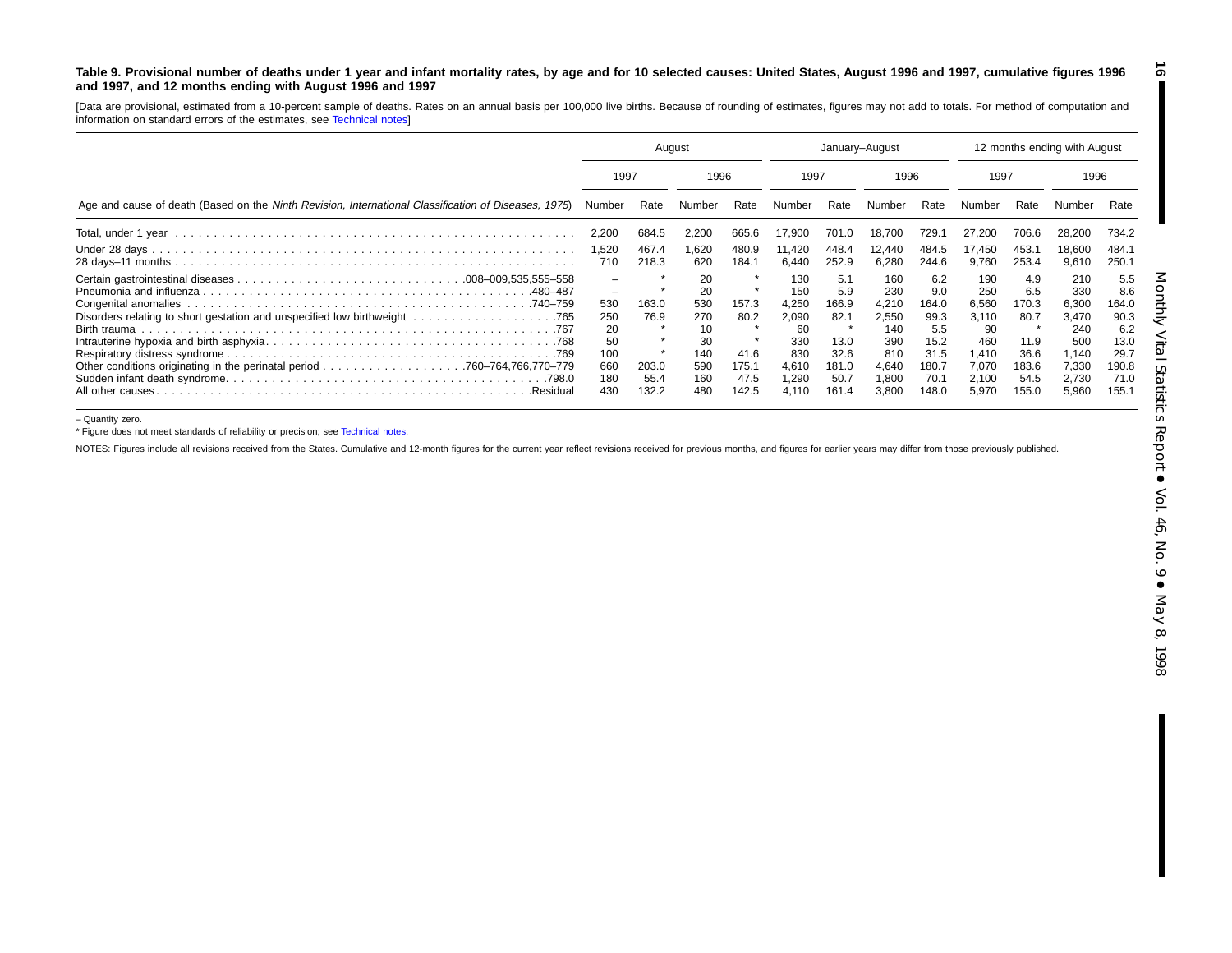# <span id="page-16-0"></span>**Technical notes**

# **Nature and sources of data**

Data in this report are provisional unless otherwise specified and include only events occurring within the United States (50 States and the District of Columbia). Mortality data exclude fetal deaths. Data for the Commonwealth of Puerto Rico are not included in the U.S. totals.

Birth, death, and infant death figures in [tables 2](#page-6-0) and 4 for each State are estimates by Sta[te of re](#page-8-0)sidence. These estimates are derived by applying adjustment ratios to the actual counts of certificates for all events occurring in the State and received in registration offices during a 1-month period regardless of date of the event. The adjustment ratios for each data year represent the observed relationship between final State occurrence figures and final State residence figures for the three most recent years for which final data were available and are expressed as a single ratio for each State. As in previous years, monthly State marriage and divorce figures represent the actual count of all events occurring in the State (State of occurrence) that were received in the registration offices during the 1-month period. Delay in the receipt of certificates in a registration office may result in a low State figure for a given month followed by a high figure for the month(s) in which the delayed records are received. Data for previous months and cumulative data include revised figures received from the States.

Figures for births, deaths, and i[nfant](#page-8-0) deaths for California in [tables 2](#page-6-0) and 4 contain adjustments for varying lengths of State reporting periods. Figures for Texas for all events shown in tables 2–4 also are adjusted for varyin[g lengths of S](#page-6-0)tate reporting periods. The figures for both States are adjusted by the ratio between the number of days in the data month and the number of days in the State reporting period. The adjusted figures are included in the U.S. totals shown elsewhere in this report.

U.S. totals for births, deaths, and infant deaths are based on the State estimates by State of residence and, therefore, in effect, exclude events to nonresidents of the United States. Events to nonresidents of the United States are included in all

marriage and divorce figures. The effect of excluding events to nonresidents from the U.S. totals is small.

Provisional totals for the United States include estimates for State data shown as not available. Provisional totals for births and marriages for the entire United States include adjustments for observed differences between provisional and final monthly figures.

Divorce figures include reported annulments. The monthly national divorce estimate is obtained by multiplying the total for the reporting areas by the ratio observed between the most recent final annual divorce total for the United States and the provisional total for the reporting areas combined.

*Random variation*—Although the counts in this report are not subject to sampling variability (except the Current Mortality Sample), they may be affected by random variation. When the number of events is small and the probability of such an event is small, considerable caution must be observed in interpreting the data. Such infrequent events may be assumed to follow a Poisson probability distribution. For this distribution a simple approximation may be used to estimate the random variation as follows:

If *N* is the number of events in the population and *R* is the corresponding rate, the chances are 19 in 20 that

1. 
$$
N - 2\sqrt{N}
$$
 and  $N + 2\sqrt{N}$ 

covers the ''true'' number of events.

2. 
$$
R-2
$$
  $\frac{R}{\sqrt{N}}$  and  $R+2$   $\frac{R}{\sqrt{N}}$ 

covers the ''true'' rate.

If the rate  $R_1$  corresponding to  $N_1$ events is compared with the rate  $R_2$  corresponding to  $N_2$  events, the difference between the two rates may be regarded as statistically significant at the 0.05 level if it exceeds

$$
2\sqrt{\frac{R_1^2}{N_1} + \frac{R_2^2}{N_2}}
$$

Additional information on random variation in numbers of events, rates, and ratios may be found in the technical appendixes of *Vital Statistics of the United States, 1992, Volumes I and II.*

# **Rates**

Rates are on an annual basis and, except for infant mortality rates, are per 1,000 or 100,000 estimated population residing in the United States. The populations used for computing these rates are furnished by the U.S. Bureau of the Census. Rates shown in this report beginning with 1992 were computed using populations based on the 1990 Census enumeration comparable to those used for final data. Monthly rates are based on populations estimated for the specific month. Year-to-date rates are averages of monthly rates that have been weighted by the number of days in the corresponding months. Rates for 12-month periods are the sum of events for the period per population estimated at the midpoint of the period.

Infant mortality rates are deaths under 1 year of age for the specified period (monthly, year-to-date, or 12-month period) per 1,000 or 100,000 live births. Births used for computing monthly and year-to-date infant mortality rates are adjusted for monthly variation in the number of births. Births used to compute 12-month rates do not contain this adjustment. Births used for computing infant mortality rates are not corrected for observed differences between provisional and final monthly figures as described earlier in ''Nature and sources of data.'' Because monthly infant mortality rates are based on relatively few events, they are highly variable. Therefore, comparisons of monthly infant mortality rates should be interpreted cautiously; see ''Random variation.''

Age-adjusted death rates are used to compare relative mortality risks across groups and over time. However, they should be viewed as constructs or indexes rather than as direct or actual measures of mortality risk. Statistically, they are weighted averages of the age-specific death rates, where the weights represent the fixed population proportions by age. See chapter 5 of an earlier report (1). The age-adjusted death rates presented in this report were computed by the direct method, that is, by applying age-specific death rates to the U.S. standard million population (2). See also chapt[er 10 of an](#page-9-0) earlier report (1). Age groups in table 5 were used to compute the age-adjusted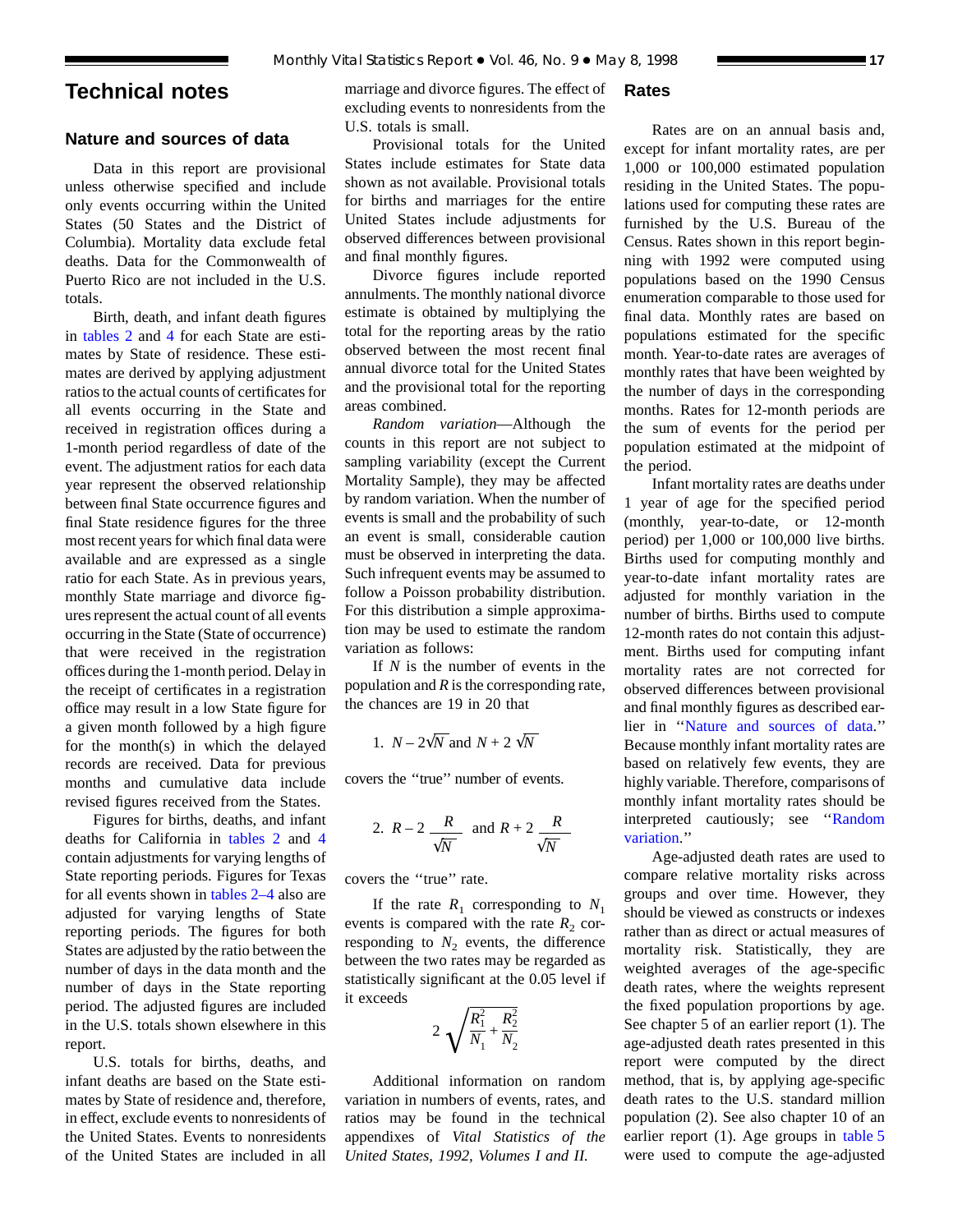rates shown in that table. It is important not to compare age-adjusted rates with crude rates.

# **Current Mortality Sample**

The Current Mortality Sample (CMS) is a 10-percent systematic sample of death certificates drawn each month after the certificates are counted in the State registration offices. Deaths and death rates for the United States by age, race, sex, and cause are estimated based on the sample. Because of the additional time required to select and process the certificates, data based on the CMS are published 1 month after publication of the U.S. and State counts. Complete information concerning the underlying cause of death sometimes is not available when the sample is drawn. As a result estimates based on sample counts for certain causes are biased. Correction for bias is not made in this report.

Estimated numbers of deaths based on the sample were proportionately adjusted to be consistent with estimates based on the count of death certificates received in State registration offices.

*HIV infection*—Beginning with data for 1987, the National Center for Health Statistics introduced categories \*042– \*044 for classifying and coding Human immunodeficiency virus (HIV) infection. The asterisks before the categories indicate that these codes are not part of the

*Ninth Revision, International Classification of Diseases.* Deaths classified to these categories are included in All other infectious and parasitic diseases in the List of 72 Selected Causes of Death and [are also show](#page-12-0)n separately at the bottom of table 6.

*Sampling variability*—Because the estimates of deaths and death rates presented in this report with the exception of total deaths and deaths under 1 year are based on a sample of death certificates, they are subject to sampling variability. The estimated relative standard error in the following table is a measure of the

**Relative standard errors for estimated numbers of deaths from the Current Mortality Sample expressed as a percent of the estimate**

|                                                                                                                          | Relative standard error<br>of estimate (as percent)                                           |                                                                                                      |  |  |  |
|--------------------------------------------------------------------------------------------------------------------------|-----------------------------------------------------------------------------------------------|------------------------------------------------------------------------------------------------------|--|--|--|
| <b>Estimated number</b><br>of deaths                                                                                     | 170,000<br>estimated<br>deaths<br>each month                                                  | 2,000,000<br>estimated<br>deaths<br>each year                                                        |  |  |  |
| 10<br>20<br>50<br>100<br>200<br>500<br>1,000<br>2,000<br>5,000<br>10,000<br>20,000<br>$50,000$<br>$100,000$<br>$200,000$ | 94.9<br>67.1<br>42.4<br>30.0<br>21.2<br>13.4<br>9.5<br>6.7<br>4.2<br>2.9<br>2.0<br>1.1<br>0.6 | 94.9<br>67.1<br>42.4<br>30.0<br>21.2<br>13.4<br>9.5<br>6.7<br>4.2<br>3.0<br>2.1<br>1.3<br>0.9<br>0.6 |  |  |  |
| $500,000$<br>$1,000,000$                                                                                                 |                                                                                               | 0.4<br>0.2                                                                                           |  |  |  |
|                                                                                                                          |                                                                                               |                                                                                                      |  |  |  |

sampling error of the estimated number of deaths (or of the estimated death rate) expressed as a percent of the estimate. The first column refers to monthly estimates; the second to annual; cumulative year-to-date totals fall between the two.

The chances are about 2 in 3 that the percent difference between an estimate and the result of a complete count is less than the percent shown. The chances are about 19 in 20 that the percent difference is less than twice the percent shown. A figure based on 100 or fewer estimated deaths has a relative standard error of 30 percent or more and is, therefore, considered unreliable. A rate based on 100 or fewer estimated deaths has been replaced by an asterisk.

Unless otherwise specified comparisons made in the text between death rates based on the CMS were statistically significant at the 0.05 level of significance. Lack of comment in the text about any two rates does not mean that the difference was tested and found not to be significant at this level.

# **References**

1. Feinleib M, Zarate AO, eds. Reconsidering age adjustment procedures: Workshop proceedings. National Center for Health Statistics. Vital Health Stat 4(29). 1992.

2. Grove RD, Hetzel AM. Vital statistics rates in the United States, 1940–1960. Public Health Service. Washington: National Center for Health Statistics. 1968.